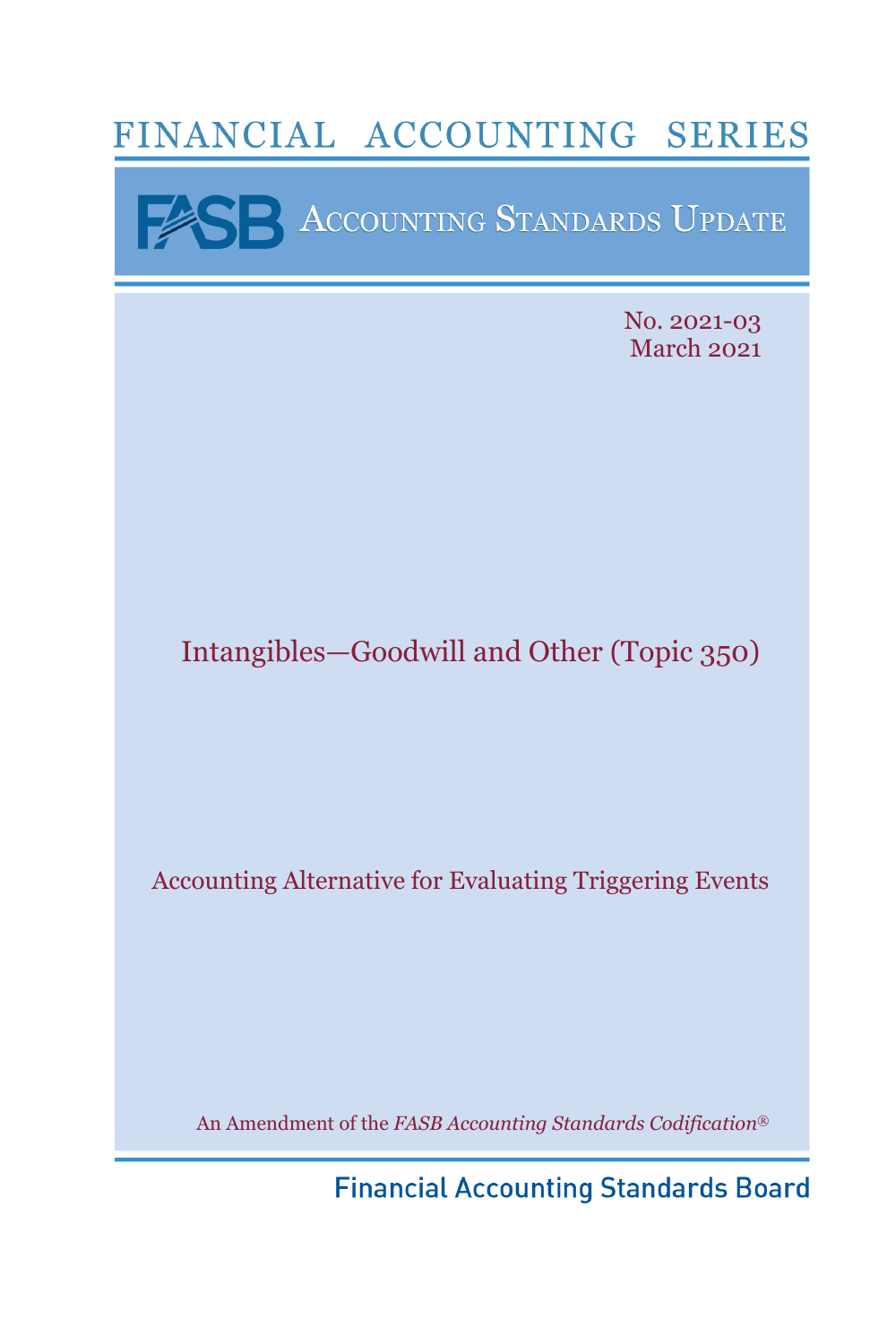The *FASB Accounting Standards Codification®* is the source of authoritative generally accepted accounting principles (GAAP) recognized by the FASB to be applied by nongovernmental entities. An Accounting Standards Update is not authoritative; rather, it is a document that communicates how the Accounting Standards Codification is being amended. It also provides other information to help a user of GAAP understand how and why GAAP is changing and when the changes will be effective.

For additional copies of this Accounting Standards Update and information on applicable prices and discount rates contact:

Order Department Financial Accounting Standards Board 401 Merritt 7 PO Box 5116 Norwalk, CT 06856-5116

*Please ask for our Product Code No. ASU2021-03.* 

FINANCIAL ACCOUNTING SERIES (ISSN 0885-9051) is published monthly with the exception of January, March, July, and October by the Financial Accounting Foundation, 401 Merritt 7, PO Box 5116, Norwalk, CT 06856-5116. Periodicals postage paid at Norwalk, CT and at additional mailing offices. The full subscription rate is \$328 per year. POSTMASTER: Send address changes to Financial Accounting Series, 401 Merritt 7, PO Box 5116, Norwalk, CT 06856- 5116. | **No. 505**

Copyright © 2021 by Financial Accounting Foundation. All rights reserved. Content copyrighted by Financial Accounting Foundation may not be reproduced, stored in a retrieval system, or transmitted, in any form or by any means, electronic, mechanical, photocopying, recording, or otherwise, without the prior written permission of the Financial Accounting Foundation. Financial Accounting Foundation claims no copyright in any portion hereof that constitutes a work of the United States Government.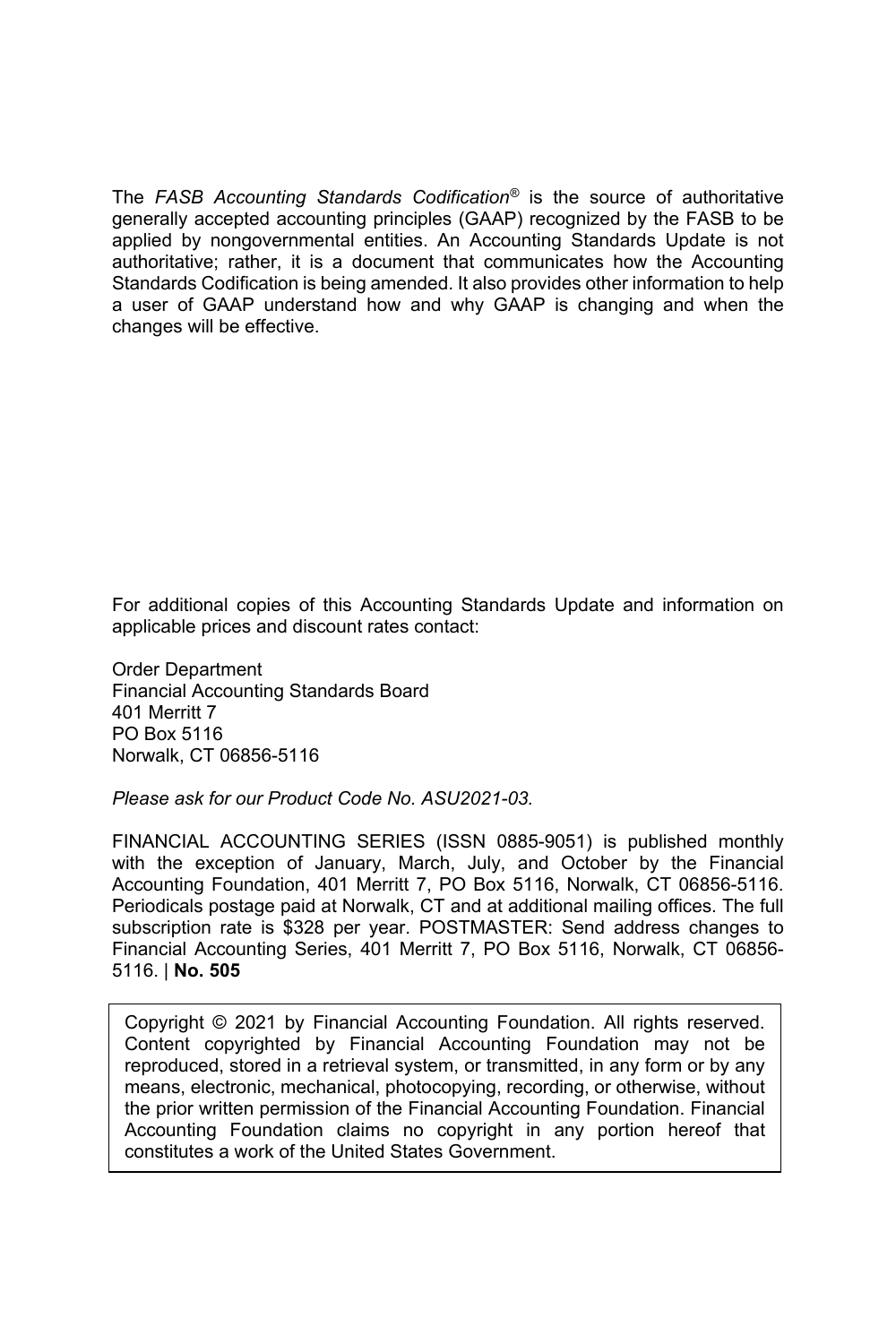

No. 2021-03 March 2021

# Intangibles—Goodwill and Other (Topic 350)

Accounting Alternative for Evaluating Triggering Events

An Amendment of the *FASB Accounting Standards Codification*®

Financial Accounting Standards Board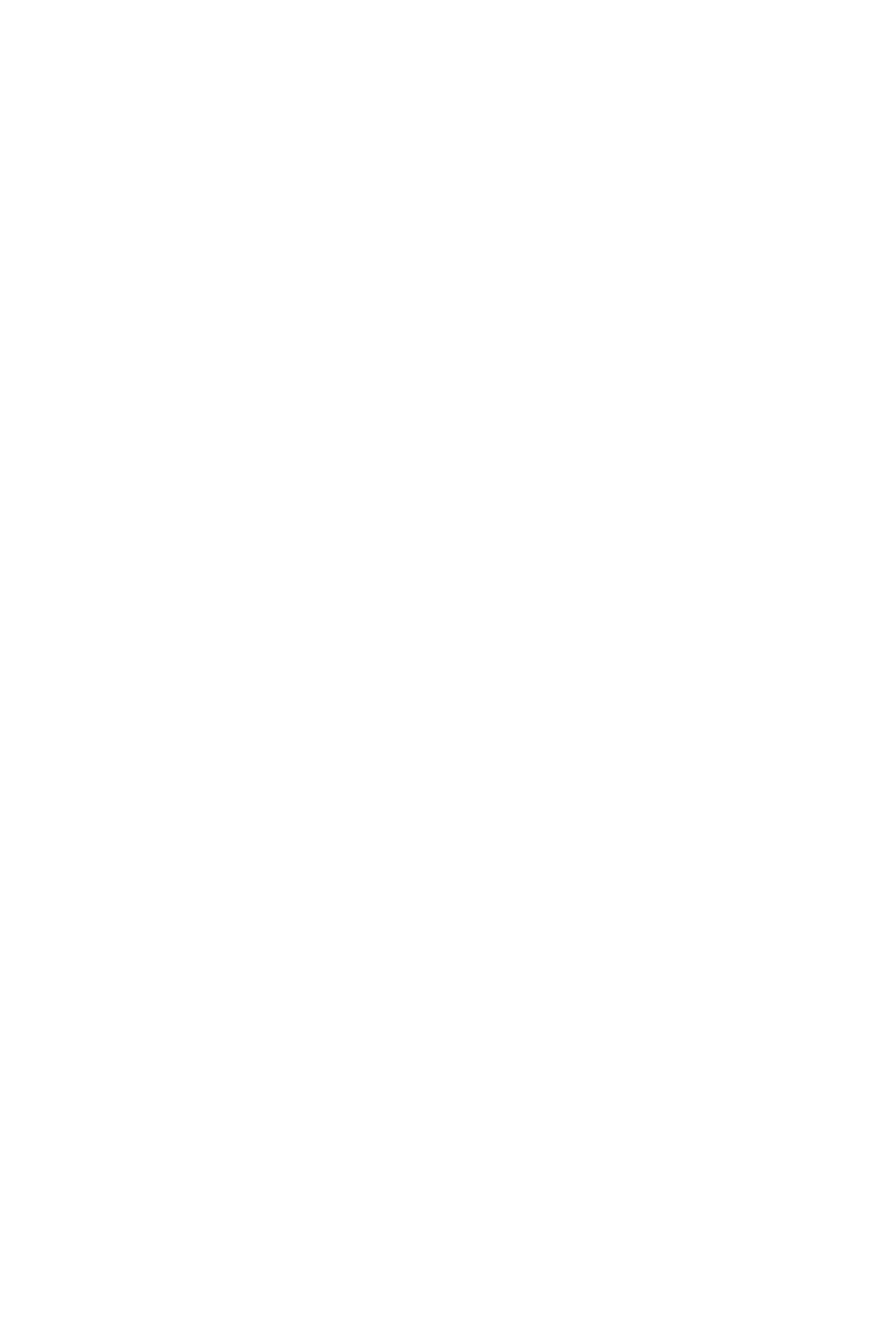## Accounting Standards Update 2021-03

## Intangibles—Goodwill and Other (Topic 350)

## Accounting Alternative for Evaluating Triggering Events

## March 2021

## **CONTENTS**

#### Page Numbers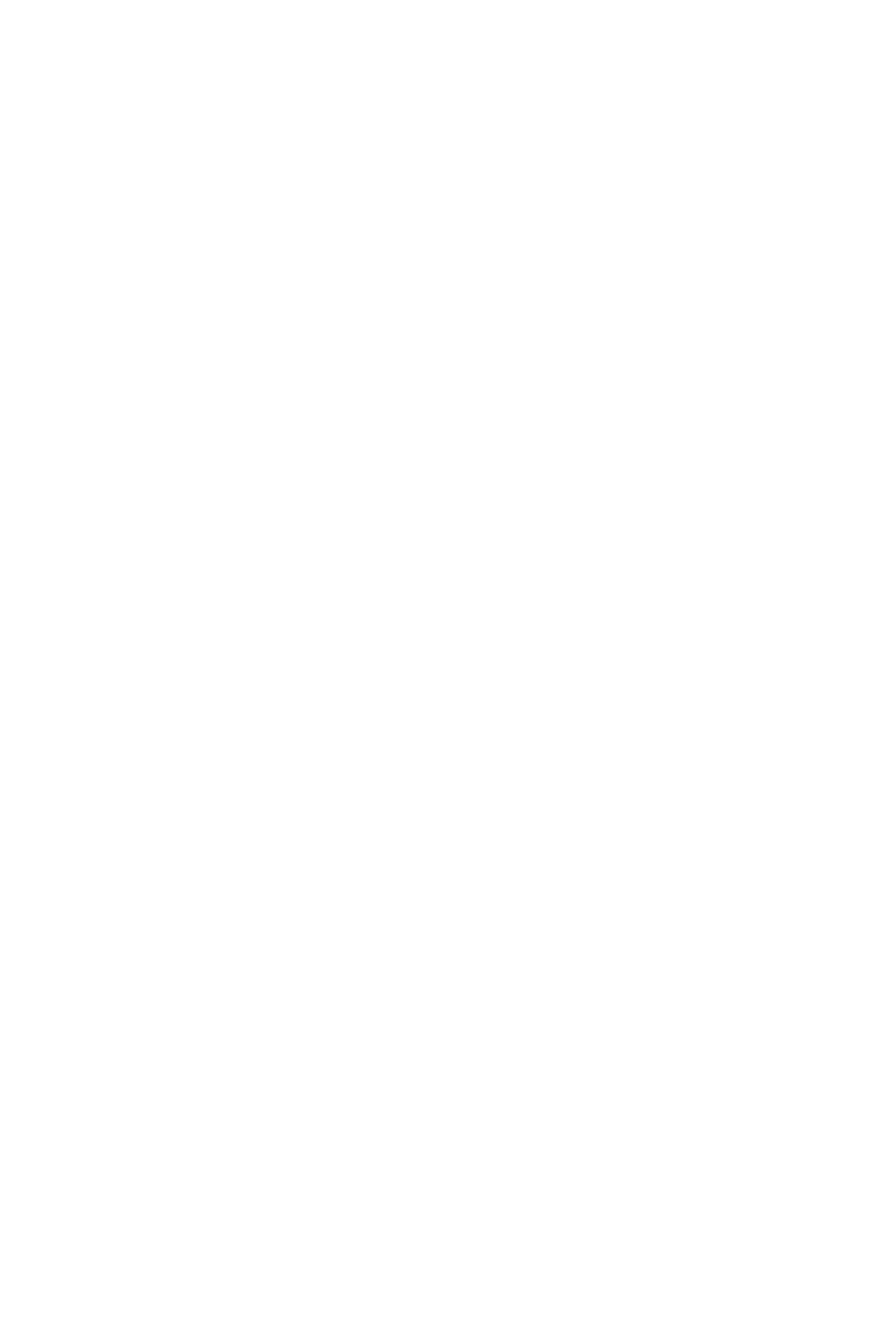## Summary

### Why Is the FASB Issuing This Accounting Standards Update (Update)?

Under the current guidance in Subtopic 350-20, Intangibles—Goodwill and Other—Goodwill, an entity is required to monitor and evaluate goodwill impairment triggering events throughout the reporting period. An entity is required to consider whether an event has occurred or circumstances have changed that would more likely than not reduce the fair value of a reporting unit (or entity, if the entity has elected the accounting alternative for amortizing goodwill<sup>1</sup> and chosen that option) below its carrying amount, that is, whether a triggering event has occurred. If the entity concludes that it is more likely than not that the fair value of the reporting unit is less than its carrying value, then the entity must test goodwill for impairment. The triggering event analysis and resulting goodwill impairment test, if any, are required to be performed when a triggering event occurs without the use of hindsight or known changes to facts and circumstances after the triggering event date.

Certain stakeholders expressed concern about the cost and complexity of private companies evaluating triggering events and potentially measuring a goodwill impairment during the reporting period, rather than completing the analysis as of the end of the reporting period, whether the reporting period is an interim or annual period. Those stakeholders explained that this issue had become more apparent during the coronavirus (COVID-19) pandemic because of the uncertainty in the economic environment and the significant changes in facts and circumstances, quarter over quarter. Additionally, those stakeholders stated that some private companies may perform this analysis as part of their annual financial reporting process, so it may be difficult for them to determine whether there was a triggering event and the date on which the triggering event occurred. The Board decided to issue the amendments in this Update in response to stakeholders' concerns about (1) the cost and complexity of performing a goodwill triggering event evaluation during the reporting period, rather than completing the analysis as of the end of the reporting period, and (2) the relevance of the triggering event evaluation with the financial information reported to and used by stakeholders.

<sup>1</sup> Paragraphs 350-20-35-62 through 35-82 provide an accounting alternative for the subsequent measurement of goodwill for private companies and not-for-profit entities. That alternative is referred to in this document as the "accounting alternative for amortizing goodwill."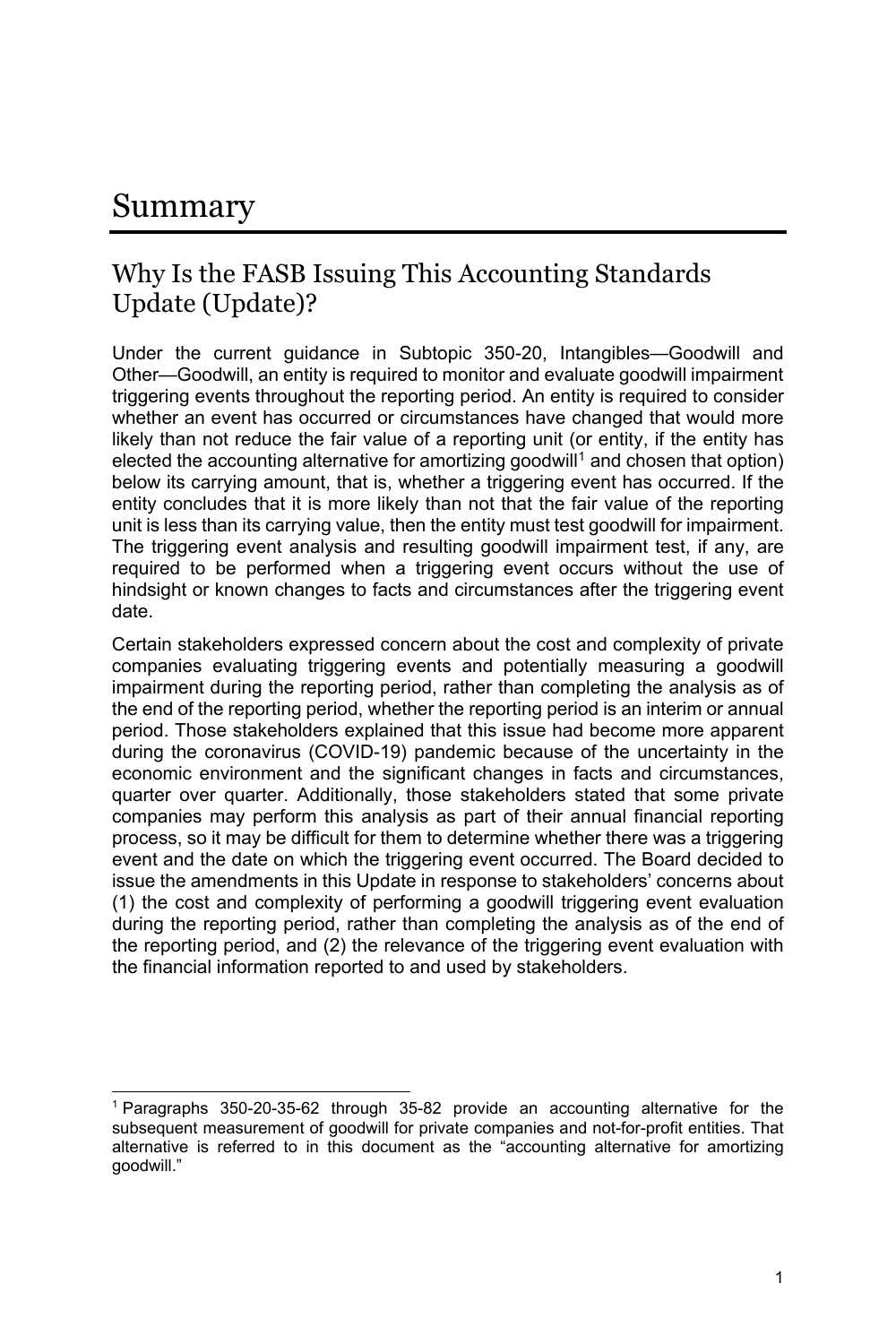## Who Is Affected by the Amendments in This Update?

The amendments in this Update apply to private companies and not-for-profit entities that elect the accounting alternative.

### What Are the Main Provisions?

The amendments in this Update provide private companies and not-for-profit entities with an accounting alternative to perform the goodwill impairment triggering event evaluation as required in Subtopic 350-20 as of the end of the reporting period, whether the reporting period is an interim or annual period. An entity that elects this alternative is not required to monitor for goodwill impairment triggering events during the reporting period but, instead, should evaluate the facts and circumstances as of the end of each reporting period to determine whether a triggering event exists and, if so, whether it is more likely than not that goodwill is impaired. An entity that does not elect the accounting alternative for amortizing goodwill and that performs its annual impairment test as of a date other than the annual reporting date should perform a triggering event evaluation only as of the end of the reporting period.

The amendments in this Update do not require incremental disclosures beyond the existing requirements in Topic 235, Notes to Financial Statements, and Subtopic 350-20.

### How Do the Main Provisions Differ from Current Generally Accepted Accounting Principles (GAAP) and Why Are They an Improvement?

Under the current guidance in Subtopic 350-20, an entity is required to identify and evaluate goodwill impairment triggering events when they occur to determine whether it is more likely than not that the fair value of a reporting unit (or entity, if the entity has elected the accounting alternative for amortizing goodwill and chosen that option) is less than its carrying amount. If an entity determines that it is more likely than not that goodwill is impaired, it must test goodwill for impairment using the triggering event date as the measurement date.

The amendments in this Update allow an entity within the scope of this guidance to elect not to monitor for goodwill impairment triggering events during the reporting period and, instead, to evaluate the facts and circumstances as of the end of the reporting period to determine whether it is more likely than not that goodwill is impaired. This accounting alternative should reduce cost and complexity for preparers by aligning the triggering event evaluation date with the reporting date, whether that date is an interim or annual reporting date. Additionally, the amendments may provide more relevant information for users because the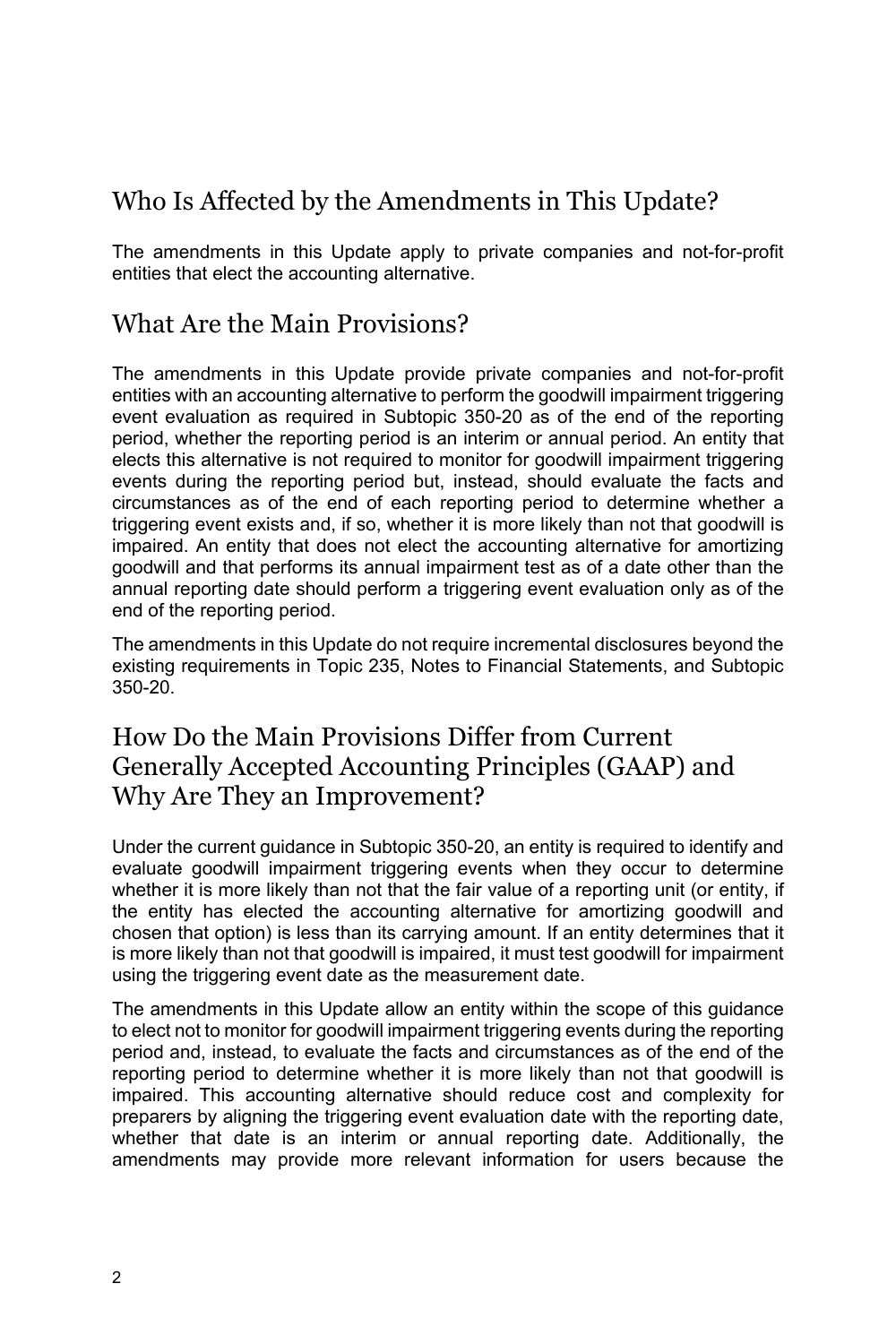triggering event evaluation will reflect the facts and circumstances present as of the end of the reporting period for which those users receive financial statements.

### When Will the Amendments Be Effective and What Are the Transition Requirements?

The amendments in this Update are effective on a prospective basis for fiscal years beginning after December 15, 2019. Early adoption is permitted for both interim and annual financial statements that have not yet been issued or made available for issuance as of March 30, 2021. An entity should not retroactively adopt the amendments in this Update for interim financial statements already issued in the year of adoption.

The amendments in this Update also include an unconditional one-time option for entities to adopt the alternative prospectively after its effective date without assessing preferability under Topic 250, Accounting Changes and Error Corrections.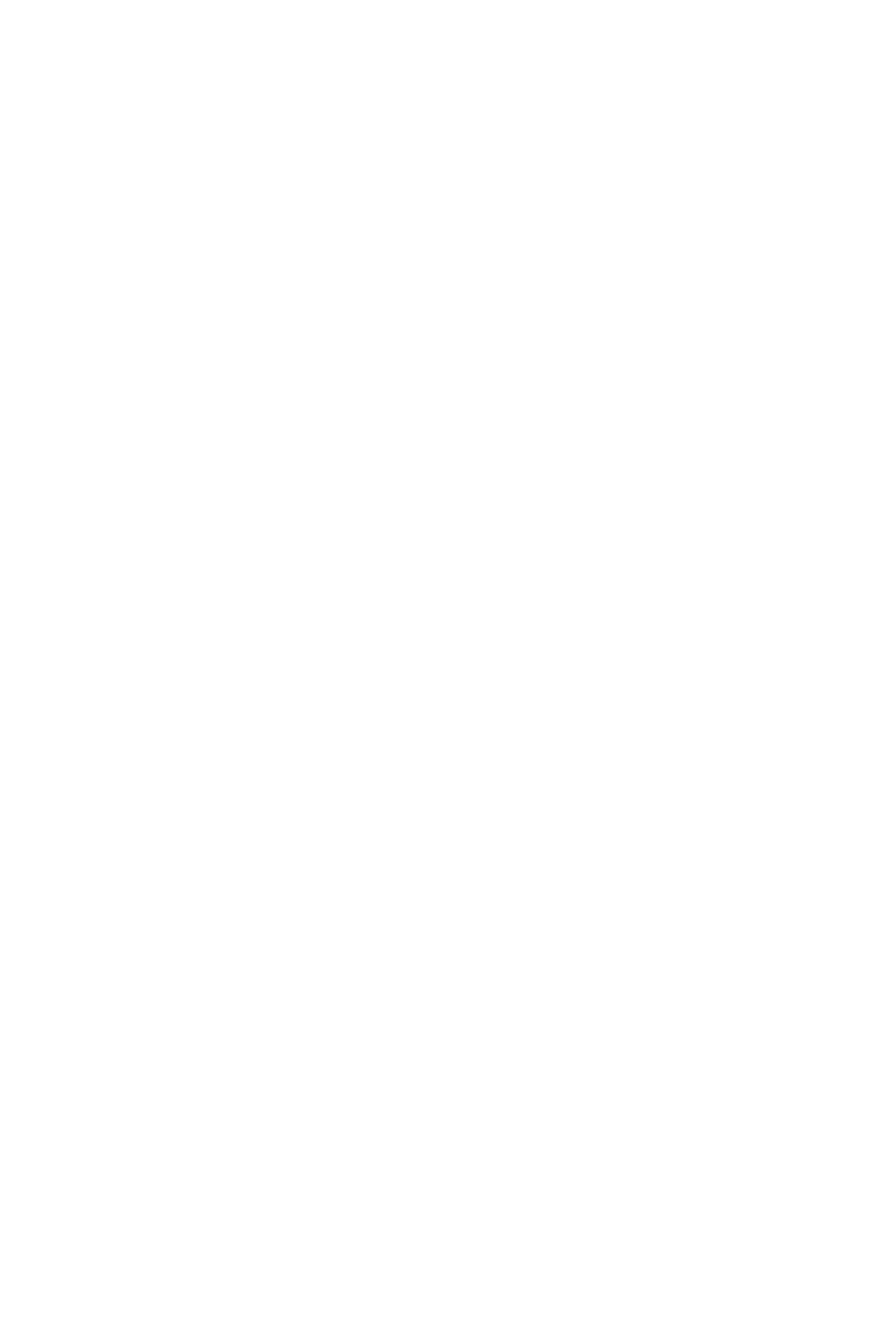# Amendments to the *FASB Accounting Standards Codification*®

### Introduction

1. The Accounting Standards Codification is amended as described in paragraphs 2–19. In some cases, to put the change in context, not only are the amended paragraphs shown but also the preceding and following paragraphs. Terms from the Master Glossary are in **bold** type. Added text is underlined, and deleted text is struck out.

### Amendments to Subtopic 350-20

2. Amend paragraphs 350-20-05-4 through 05-4A and 350-20-05-5 through 05-6 and their related Subsection title, with a link to transition paragraph 350-20- 65-4, as follows:

### **Intangibles—Goodwill and Other—Goodwill**

### **Overview and Background**

#### **General**

**350-20-05-4** The guidance in this Subtopic is presented in the following two Subsections:

- a. General
- b. Accounting Alternatives Alternative.

**350-20-05-4A** Costs of developing, maintaining, or restoring internally generated goodwill should not be capitalized. For entities that do not elect the accounting alternative for amortizing goodwill included in the guidance in the Subsections outlined in paragraph 350-20-05-5A, goodwill that is recognized under the business combination guidance in Topic 805 and Subtopic 958-805 should not be amortized. Instead, it should be tested for impairment at least annually in accordance with paragraphs 350-20-35-28 through 35-32. If the accounting alternative for a goodwill impairment triggering event evaluation is elected, a goodwill impairment triggering event shall be evaluated in accordance with paragraphs 350-20-35-83 through 35-86.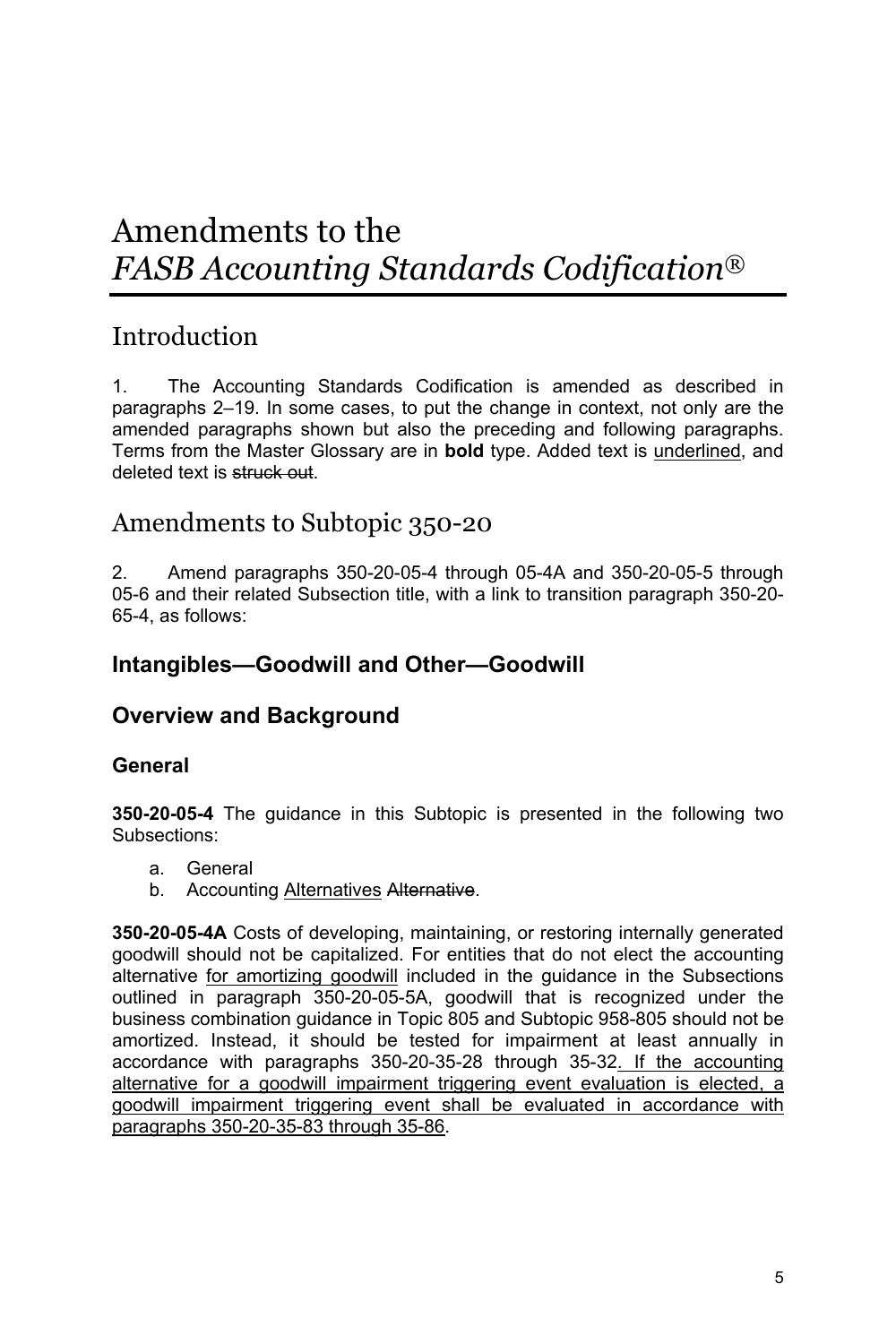#### **Accounting Alternatives Alternative**

**350-20-05-5** The Accounting Alternatives Alternative Subsections of this Subtopic provide guidance for the following:

- a. An an entity within the scope of paragraph 350-20-15-4 that elects the accounting alternative for **amortizing** goodwill. If elected, this the accounting alternative allows an eligible entity to amortize goodwill and test that goodwill for impairment upon a triggering event.
- b. An entity within the scope of paragraph 350-20-15-4A that elects the accounting alternative for a goodwill impairment triggering event evaluation. If elected, this accounting alternative allows an eligible entity to evaluate goodwill impairment triggering events only as of the end of each reporting period.

**350-20-05-5A** The accounting alternatives alternative guidance can be found in the following paragraphs:

- a. Scope and Scope Exceptions—paragraphs 350-20-15-4 through 15-6 15-5
- b. Subsequent Measurement—paragraphs 350-20-35-62 through 35-86 35- 82
- c. Derecognition—paragraphs 350-20-40-8 through 40-9
- d. Other Presentation Matters—paragraphs 350-20-45-4 through 45-7
- e. Disclosure—paragraphs 350-20-50-4 350-20-50-3A through 50-7
- f. Implementation Guidance and Illustrations—paragraph paragraphs 350-20-55-26 through 55-29.

**350-20-05-6** An entity should continue to follow the applicable requirements in Topic 350 for other accounting and reporting matters related to goodwill that are not addressed in the Accounting Alternatives Alternative Subsections of this Subtopic.

3. Amend paragraphs 350-20-15-3A through 15-4 and 15-5 and the related Subsection title and add paragraphs 350-20-15-4A and 350-20-15-6, with a link to transition paragraph 350-20-65-4, as follows:

### **Scope and Scope Exceptions**

#### **General**

#### **> Transactions**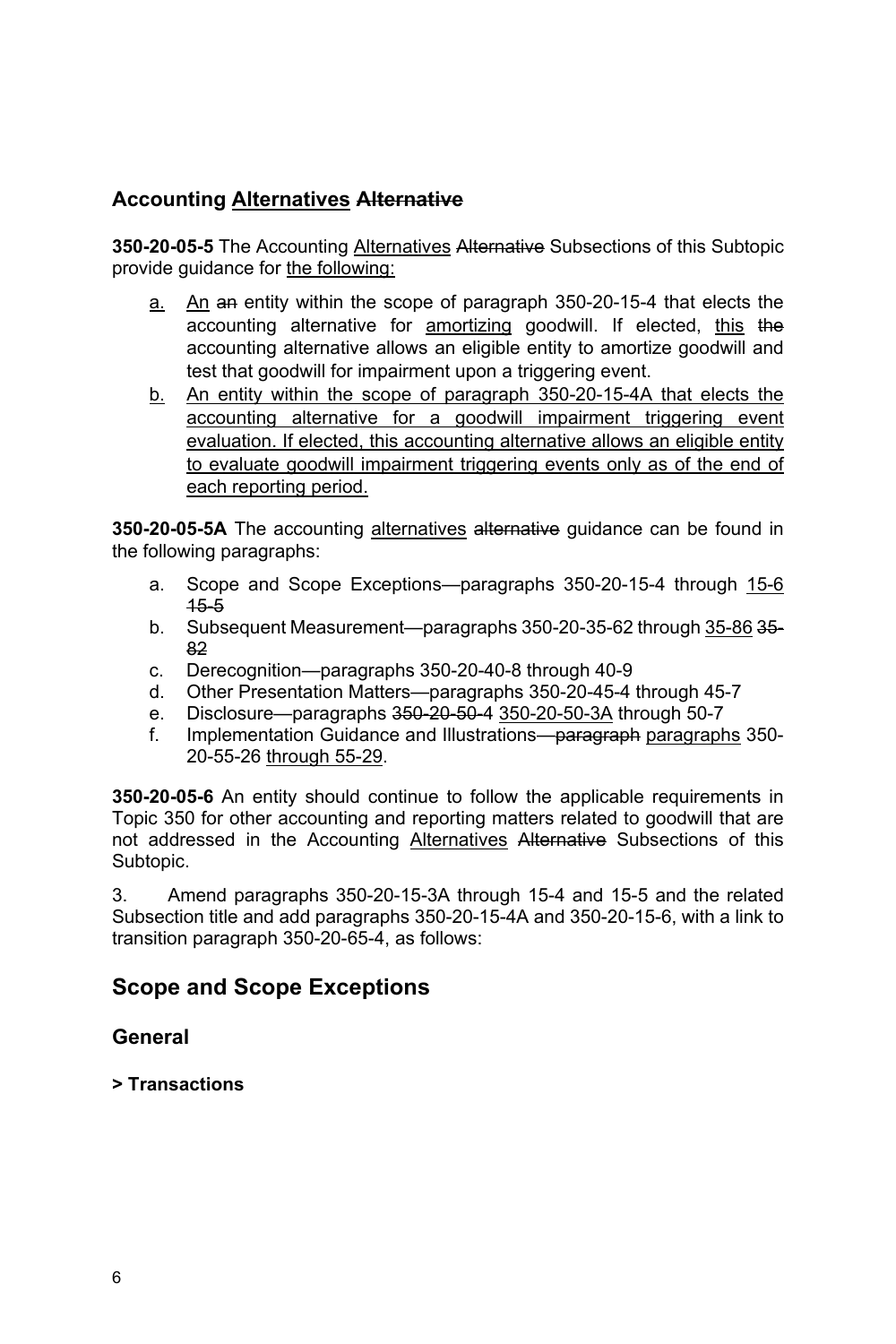**350-20-15-3A** Paragraphs 350-20-15-4 through 15-6 15-5, 350-20-35-62 through 35-86 35-82, 350-20-40-8 through 40-9, 350-20-45-4 through 45-7, 350-20-50-4 350-20-50-3A through 50-7, 350-20-55-26 through 55-29, and 323-10-35-13 provide guidance for an entity electing the accounting alternatives alternative in this Subtopic. See paragraph paragraphs 350-20-65-2 and 350-20-65-4 for transition guidance for private companies and not-for-profit entities on applying the accounting alternatives alternative in Subtopic 350-20.

#### **Accounting Alternatives Alternative**

**350-20-15-4** A **private company** or **not-for-profit entity** may make an accounting policy election to apply the accounting alternative for amortizing goodwill in this Subtopic. The guidance in the Accounting Alternative Subsections of this Subtopic applies to the following transactions or activities:

- a. **Goodwill** that an entity recognizes in a business combination in accordance with Subtopic 805-30 or in an **acquisition by a not-for-profit entity** in accordance with Subtopic 958-805 after it has been initially recognized and measured
- b. Amounts recognized as goodwill in applying the equity method of accounting in accordance with Topic 323 on investments—equity method and joint ventures, and to the excess reorganization value recognized by entities that adopt fresh-start reporting in accordance with Topic 852 on reorganizations.

**350-20-15-4A** A private company or not-for-profit entity may make an accounting policy election to apply the accounting alternative for a goodwill impairment triggering event evaluation to goodwill subsequently accounted for in accordance with Subtopic 350-20.

**350-20-15-5** An entity within the scope of paragraph 350-20-15-4 or paragraph 350-20-15-4A the preceding paragraph that elects the accounting alternative for amortizing goodwill or the accounting alternative for goodwill impairment triggering event evaluation shall apply all of the related subsequent measurement, derecognition, other presentation matters, and disclosure requirements upon election. An The accounting alternative, once elected, shall be applied to existing goodwill and to all additions to goodwill recognized in future transactions within the scope of this that accounting alternative.

**350-20-15-6** An entity that elects either of the accounting alternatives in this Subtopic is not required to elect or precluded from electing the other alternative.

4. Amend paragraphs 350-20-35-62 and 350-20-35-66 and their related Subsection title and the headings preceding paragraphs 350-20-35-63, 320-20-35- 65 through 35-67, 350-20-35-79, and 350-20-35-81 and add the heading preceding paragraph 350-20-35-62 and paragraphs 350-20-35-83 through 35-86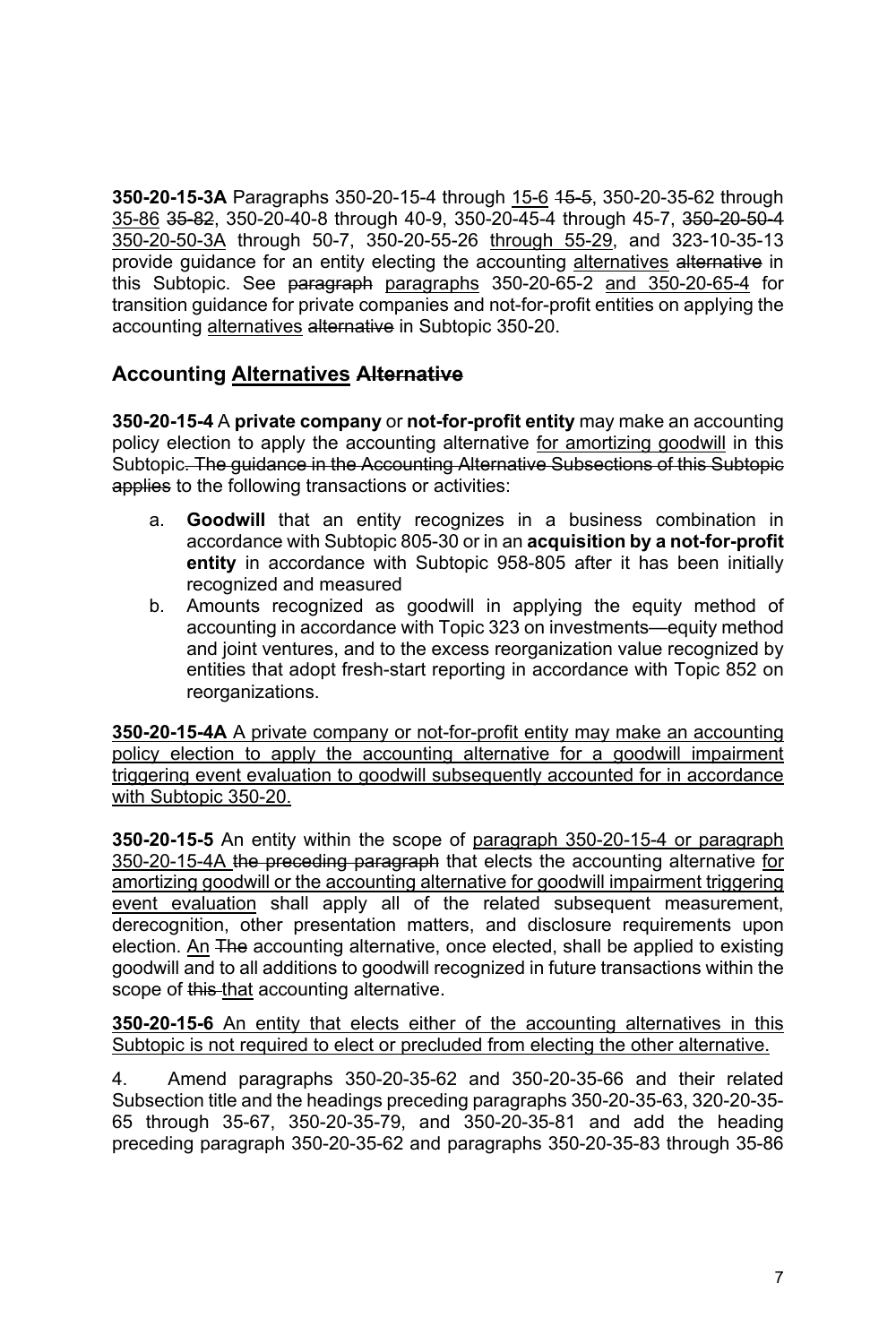and their related heading, with a link to transition paragraph 350-20-65-4, as follows:

### **Subsequent Measurement**

#### **Accounting Alternatives Alternative**

#### **> Accounting Alternative for Amortizing Goodwill**

**350-20-35-62** The following guidance for **goodwill** applies to entities within the scope of paragraph 350-20-15-4 that elect the accounting alternative for the subsequent measurement of amortizing goodwill.

#### **> > > Amortization of Goodwill**

**350-20-35-63** Goodwill relating to each **business combination**, **acquisition by a not-for-profit entity**, or reorganization event resulting in fresh-start reporting (amortizable unit of goodwill) shall be amortized on a straight-line basis over 10 years, or less than 10 years if the entity demonstrates that another useful life is more appropriate.

#### **> > > Recognition and Measurement of a Goodwill Impairment Loss**

**350-20-35-65** Upon adoption of this accounting alternative, an entity shall make an accounting policy election to test goodwill for impairment at the entity level or the **reporting unit** level. An entity that elects to perform its impairment tests at the reporting unit level shall refer to paragraphs 350-20-35-33 through 35-38 and paragraphs 350-20-55-1 through 55-9 to determine the reporting units of an entity.

#### **> > > > > When to Test Goodwill for Impairment**

**350-20-35-66** Goodwill of an entity (or a reporting unit) shall be tested for impairment if an event occurs or circumstances change that indicate that the fair value of the entity (or the reporting unit) may be below its carrying amount (a triggering event). Paragraph 350-20-35-3C(a) through (g) includes examples of those events or circumstances. Those examples are not all-inclusive, and an entity shall consider other relevant events and circumstances that affect the fair value or carrying amount of the entity (or of a reporting unit) in determining whether to perform the goodwill impairment test. For those entities that have elected the accounting alternative for a goodwill impairment triggering event evaluation in paragraph 350-20-35-84, a goodwill triggering event evaluation shall be performed only as of the end of each reporting period. If an entity determines that there are no triggering events, then further testing is unnecessary.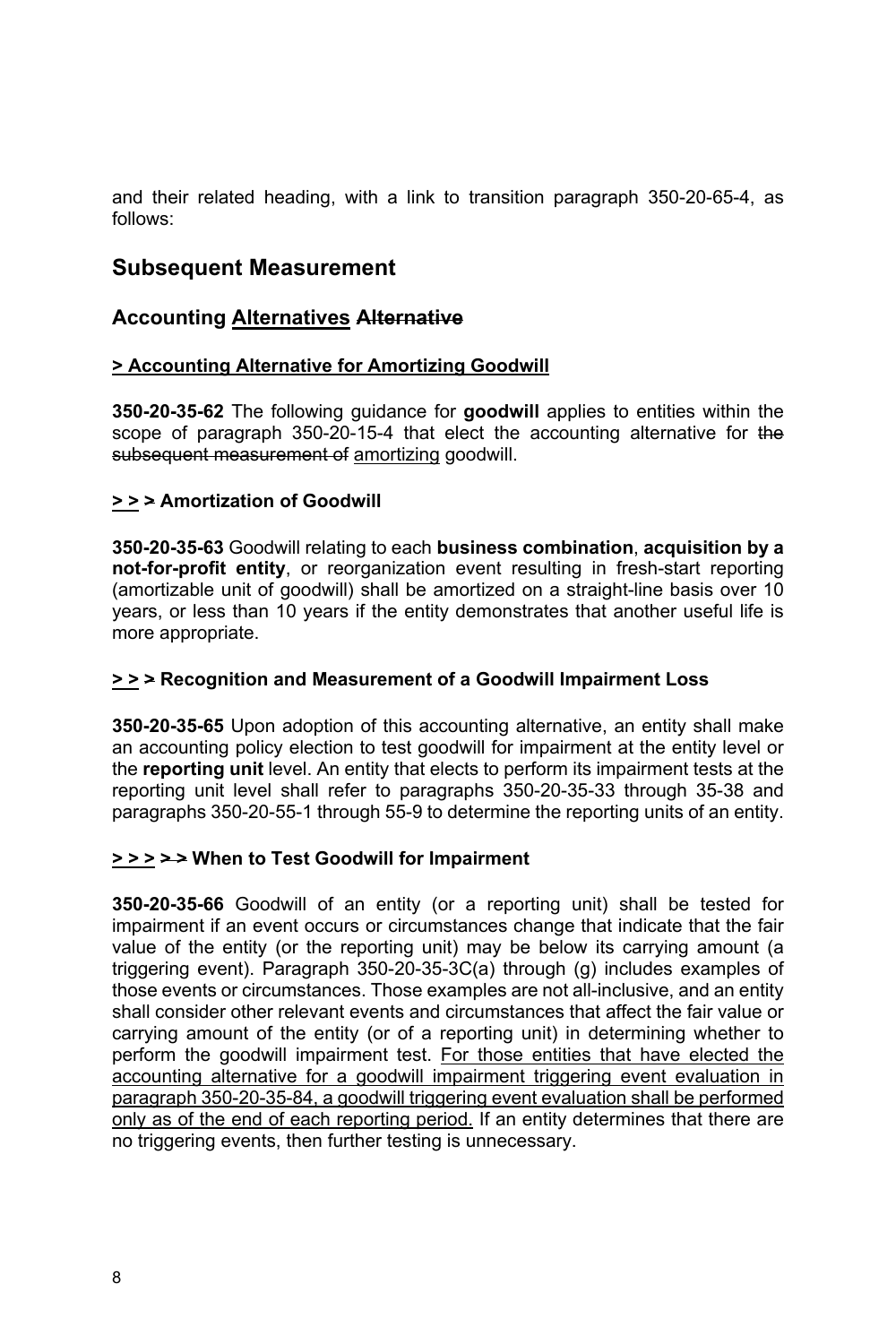#### **> > > > > The Goodwill Impairment Test**

**350-20-35-67** Upon the occurrence of a triggering event, an entity may assess qualitative factors to determine whether it is more likely than not (that is, a likelihood of more than 50 percent) that the fair value of the entity (or the reporting unit) is less than its carrying amount, including goodwill. Paragraph 350-20-35- 3C(a) through (g) includes examples of those qualitative factors.

#### **> > > > > Interaction of the Impairment Tests for Goodwill and Other Assets (or Asset Groups)**

**350-20-35-79** If goodwill and another asset (or asset group) of the entity (or the reporting unit) are tested for impairment at the same time, the other asset (or asset group) shall be tested for impairment before goodwill. For example, if a significant asset group is to be tested for impairment under the Impairment or Disposal of Long-Lived Assets Subsections of Subtopic 360-10 on property, plant, and equipment (thus potentially requiring a goodwill impairment test), the impairment test for the significant asset group would be performed before the goodwill impairment test. If the asset group is impaired, the impairment loss would be recognized prior to goodwill being tested for impairment.

#### **> > > Equity Method Investments**

**350-20-35-81** The portion of the difference between the cost of an investment and the amount of underlying equity in net assets of an equity method investee that is recognized as goodwill in accordance with paragraph 323-10-35-13 (equity method goodwill) shall be amortized on a straight-line basis over 10 years, or less than 10 years if the entity demonstrates that another useful life is more appropriate.

#### **> Accounting Alternative for a Goodwill Impairment Triggering Event Evaluation**

**350-20-35-83** The following guidance for **goodwill** applies to entities within the scope of paragraph 350-20-15-4A that elect the accounting alternative for a goodwill impairment triggering event evaluation.

**350-20-35-84** An entity may elect to perform its goodwill impairment triggering event evaluation only as of the end of each reporting period, whether the reporting period is an interim or annual period. That is, the entity would not evaluate goodwill impairment triggering events and measure any related impairment during the reporting period. An entity electing the accounting alternative shall assess whether events or circumstances have occurred that would require an entity to test goodwill for impairment as follows: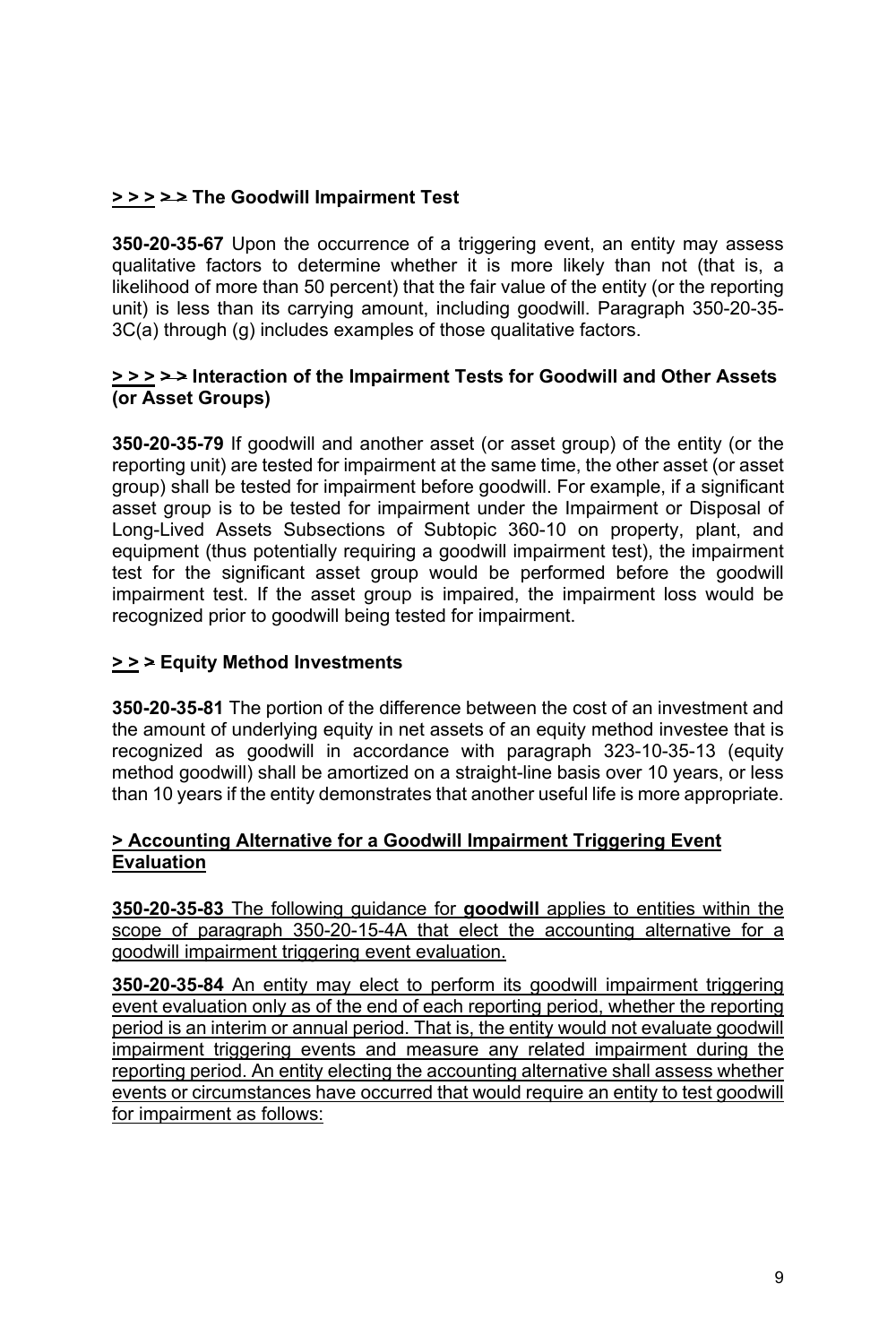- a. For an entity that has elected the accounting alternative for amortizing goodwill, the entity's evaluation of a triggering event, as described in paragraph 350-20-35-66, shall be performed only as of each reporting date.
- b. For an entity that has not elected the accounting alternative for amortizing goodwill:
	- 1. If the entity performs its annual goodwill impairment test as of the end of the reporting period, the entity shall not evaluate its goodwill for impairment during the reporting period as described in paragraph 350-20-35-30.
	- 2. If the entity performs its annual goodwill impairment test on a date other than the end of the reporting period (in accordance with paragraph 350-20-35-28), the entity's evaluation of impairment between annual goodwill impairment tests (as described in paragraph 350-20-35-30) shall be performed only as of the end of a reporting period.

**350-20-35-85** An entity electing this accounting alternative shall apply it only to goodwill evaluated in accordance with this Subtopic. This accounting alternative does not change the following:

- a. The requirement to assess other assets for impairment (for example, long-lived assets and indefinite-lived intangibles) under existing guidance. If the impairment test related to other assets would have resulted in a goodwill impairment triggering event, an entity electing this accounting alternative should consider the results of an impairment test related to other assets in connection with its goodwill impairment test only as of its annual goodwill impairment testing date and the reporting date, whether that date is an interim or annual reporting date, as applicable.
- b. The requirements to test the remaining goodwill for impairment if only a portion of goodwill is allocated to a business or nonprofit activity to be disposed of in accordance with paragraph 350-20-40-7.

**350-20-35-86** An entity shall not apply this guidance retroactively to interim periods for which annual financial statements have already been issued.

5. Amend paragraph 350-20-40-8 and its related Subsection title, with a link to transition paragraph 350-20-65-4, as follows:

### **Derecognition**

#### **Accounting Alternatives Alternative**

**350-20-40-8** The following guidance for **goodwill** applies to entities within the scope of paragraph 350-20-15-4 that elect the accounting alternative for the subsequent measurement of amortizing goodwill.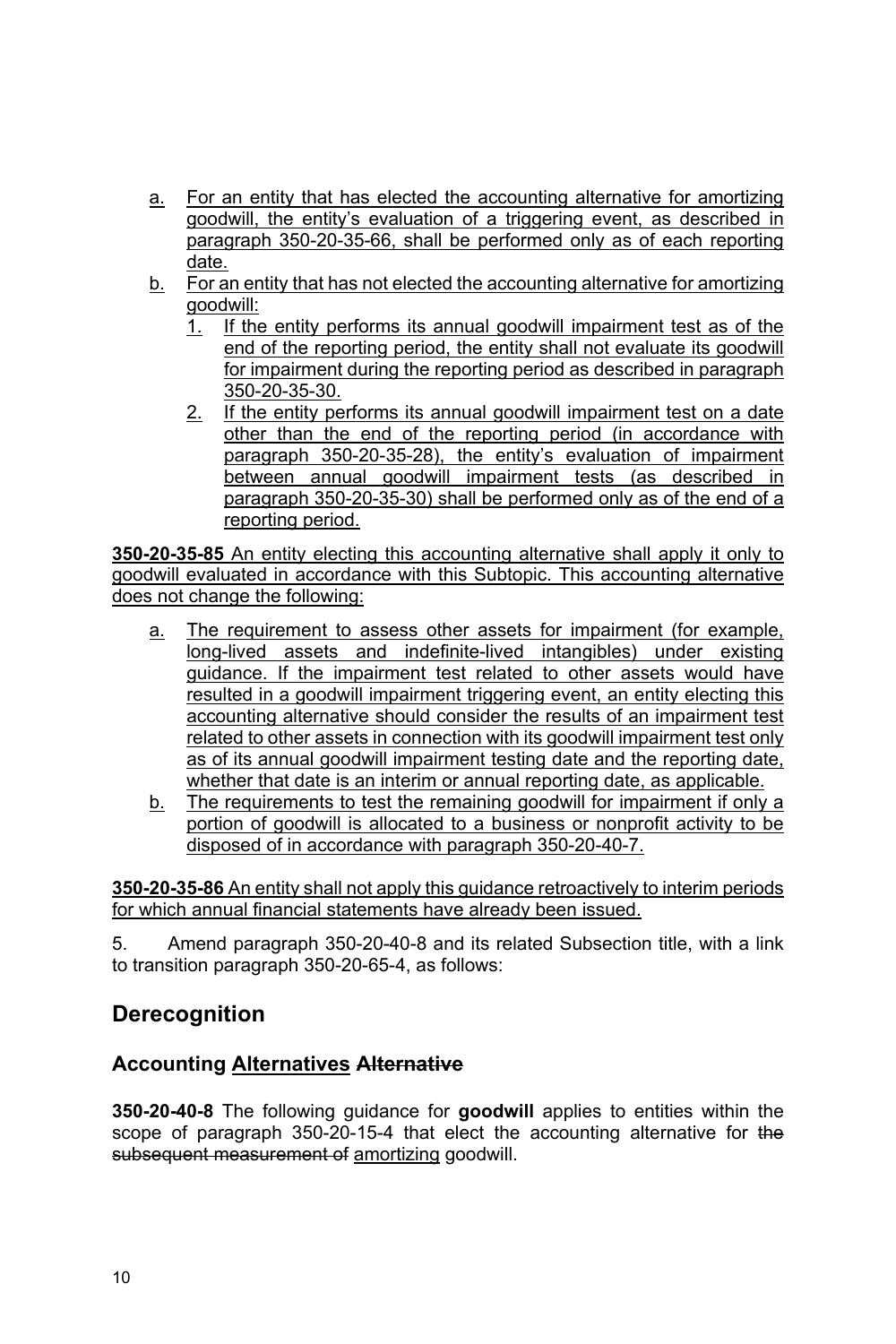6. Amend paragraph 350-20-45-4 and its related Subsection title, with a link to transition paragraph 350-20-65-4, as follows:

### **Other Presentation Matters**

#### **Accounting Alternatives Alternative**

**350-20-45-4** The following guidance for **goodwill** applies to entities within the scope of paragraph 350-20-15-4 that elect the accounting alternative for the subsequent measurement of amortizing goodwill.

7. Add paragraphs 350-20-50-3A through 50-3B and amend paragraph 350- 20-50-4 and the related Subsection title, with a link to transition paragraph 350-20- 65-4, as follows:

### **Disclosure**

#### **Accounting Alternatives Alternative**

**350-20-50-3A** The information in paragraphs 350-20-50-4 through 50-7 shall be disclosed in the notes to financial statements for any entity within the scope of paragraph 350-20-15-4 that elects the accounting alternative for amortizing **goodwill**.

**350-20-50-3B** An entity within the scope of paragraph 350-20-15-4A that elects the accounting alternative for a goodwill impairment triggering event evaluation shall disclose its use of the alternative as a significant accounting policy in accordance with paragraph 235-10-50-1.

#### **> Disclosures about Additions to Goodwill**

**350-20-50-4** The following information shall be disclosed in the notes to financial statements for any additions to **{remove glossary link}goodwill{remove glossary link}** in each period for which a statement of financial position is presented:

- a. The amount assigned to goodwill in total and by major business combination, by major **acquisition by a not-for-profit entity**, or by reorganization event resulting in fresh-start reporting
- b. The weighted-average amortization period in total and the amortization period by major business combination, by major acquisition by a not-forprofit entity, or by reorganization event resulting in fresh-start reporting.

8. Amend paragraph 350-20-55-26 and its related Subsection title, with a link to transition paragraph 350-20-65-4, and the pending content for paragraph 350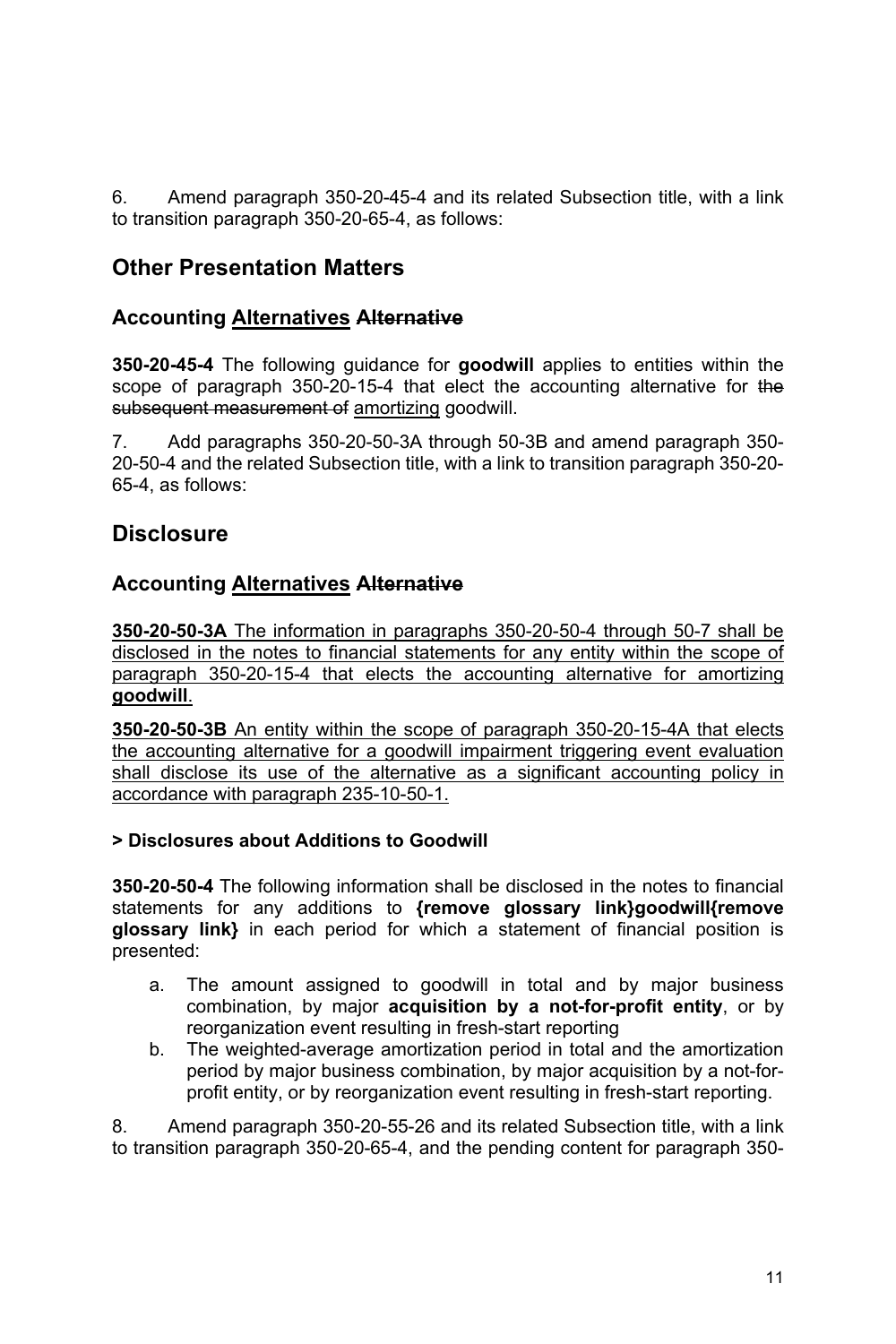20-55-26, with no additional link to transition, and add paragraphs 350-20-55-27 through 55-29 and their related headings, with a link to transition paragraph 350- 20-65-4, as follows:

### **Implementation Guidance and Illustrations**

#### **Accounting Alternatives Alternative**

#### **> Implementation Guidance**

**350-20-55-26** The following flowchart provides an overview of the accounting alternative for amortizing goodwill for entities within the scope of paragraph 350- 20-15-4.

**[The remainder of this paragraph is not shown here because it is unchanged.]** 

#### **Pending Content:**

**Transition Date:** *(P) December 16, 2019; (N) December 16, 2022* | **Transition Guidance:** 350-20-65-3

**350-20-55-26** The following flowchart provides an overview of the accounting alternative for amortizing goodwill for entities within the scope of paragraph 350- 20-15-4.

**[The remainder of this paragraph is not shown here because it is unchanged.]** 

#### **> Illustrations**

#### **> > Example 1: Illustration of the Accounting Alternative for a Goodwill Impairment Triggering Event Evaluation**

**350-20-55-27** This Example illustrates the effect of the accounting alternative for a goodwill impairment triggering event evaluation on the impairment conclusion for an entity within the scope of paragraph 350-20-15-4A. This Example is not indicative of every outcome that may occur because facts and circumstances surrounding triggering events are unique to each entity.

**350-20-55-28** Entity A adopted the accounting alternative for a goodwill impairment triggering event evaluation and performs a goodwill impairment triggering event evaluation only as of the end of each reporting period. Entity A also adopted the accounting alternative for amortizing goodwill in accordance with paragraph 350- 20-05-5 and elected to perform an impairment test for goodwill at the entity level upon the occurrence of a triggering event only. During the second quarter, Entity A lost a significant customer. However, Entity A was able to replace that customer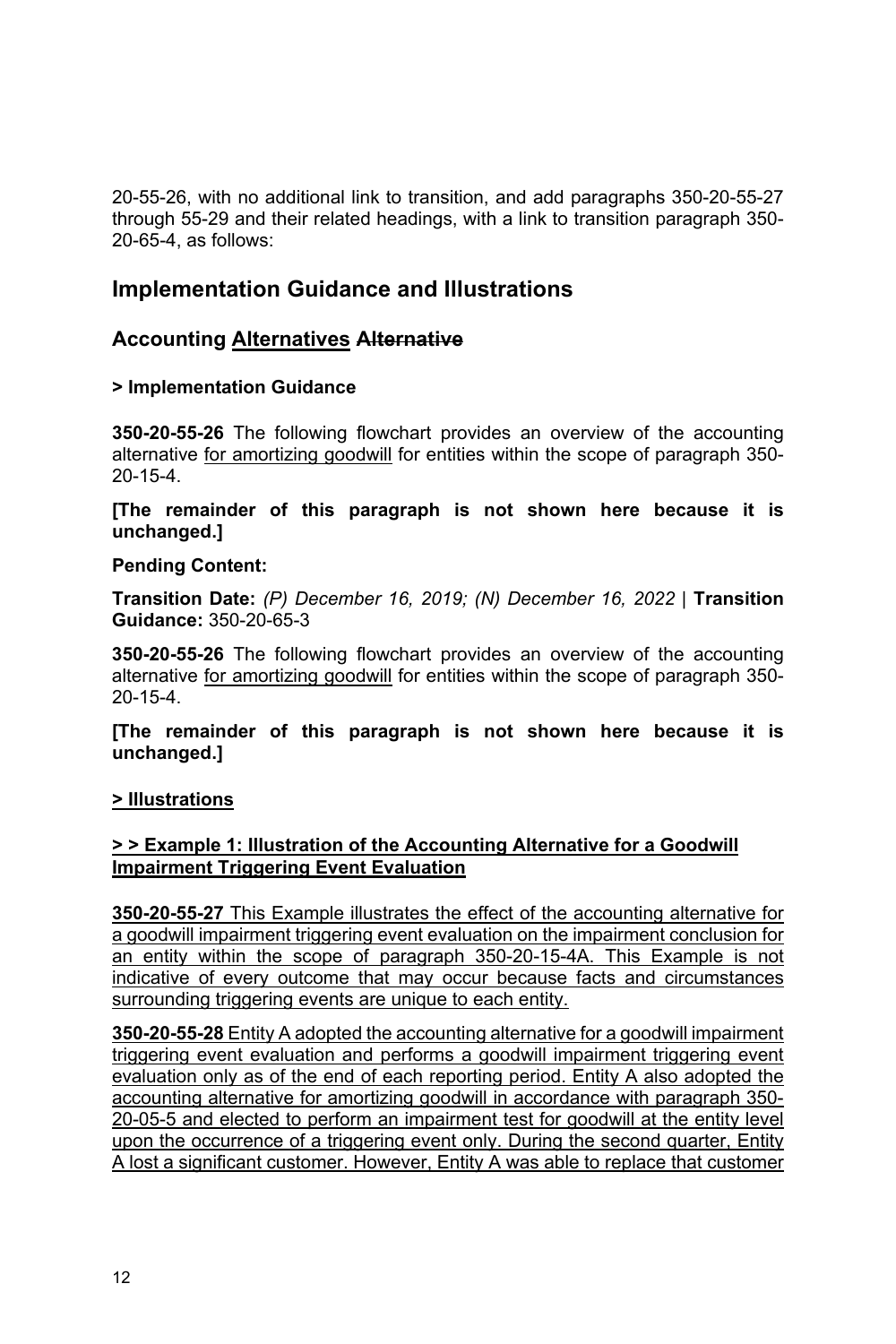late in the third quarter of the same year, and the entity's operations returned to previously forecasted levels by the annual reporting date.

**350-20-55-29** If Entity A reports only annually, then it would evaluate the facts and circumstances as of the annual reporting date and may conclude that no triggering event exists; therefore, no further goodwill impairment testing would be necessary. Alternatively, if Entity A reports on both a quarterly basis and an annual basis, then it would evaluate the facts and circumstances as of the end of each quarter and may conclude that the loss of the significant customer represents a goodwill impairment triggering event requiring additional impairment testing as of the end of the second quarter.

9. Amend paragraphs 350-20-65-2 through 65-3 and their related headings, with a link to transition paragraph 350-20-65-4, and add paragraph 350-20-65-4 and its related heading, as follows:

### **Transition and Open Effective Date Information**

**> Transition Related to Accounting Standards Updates No. 2014-02,**  *Intangibles—Goodwill and Other (Topic 350): Accounting for Goodwill***, and No. 2019-06,** *Intangibles—Goodwill and Other (Topic 350), Business Combinations (Topic 805), and Not-for-Profit Entities (Topic 958): Extending the Private Company Accounting Alternatives on Goodwill and Certain Identifiable Intangible Assets to Not-for-Profit Entities***, and No. 2021-03,** *Intangibles—Goodwill and Other (Topic 350): Accounting Alternative for Evaluating Triggering Events*

**350-20-65-2** The following represents the transition information related to Accounting Standards Updates No. 2014-02, *Intangibles—Goodwill and Other (Topic 350): Accounting for Goodwill*, and No. 2019-06, *Intangibles—Goodwill and Other (Topic 350), Business Combinations (Topic 805), and Not-for-Profit Entities (Topic 958): Extending the Private Company Accounting Alternatives on Goodwill and Certain Identifiable Intangible Assets to Not-for-Profit Entities*, and No. 2021- 03, *Intangibles—Goodwill and Other (Topic 350): Accounting Alternative for Evaluating Triggering Events,* referenced in paragraph 350-20-15-3A:

- a. Upon adoption of the guidance for the accounting alternative for amortizing goodwill in the Accounting Alternatives Alternative Subsections of this Subtopic and the guidance in paragraph 323-10-35- 13, that guidance shall be effective prospectively for new goodwill recognized after the adoption of that guidance. For existing goodwill, that guidance shall be effective as of the beginning of the first fiscal year in which the accounting alternative is adopted.
- b. Goodwill existing as of the beginning of the period of adoption shall be amortized prospectively on a straight-line basis over 10 years, or less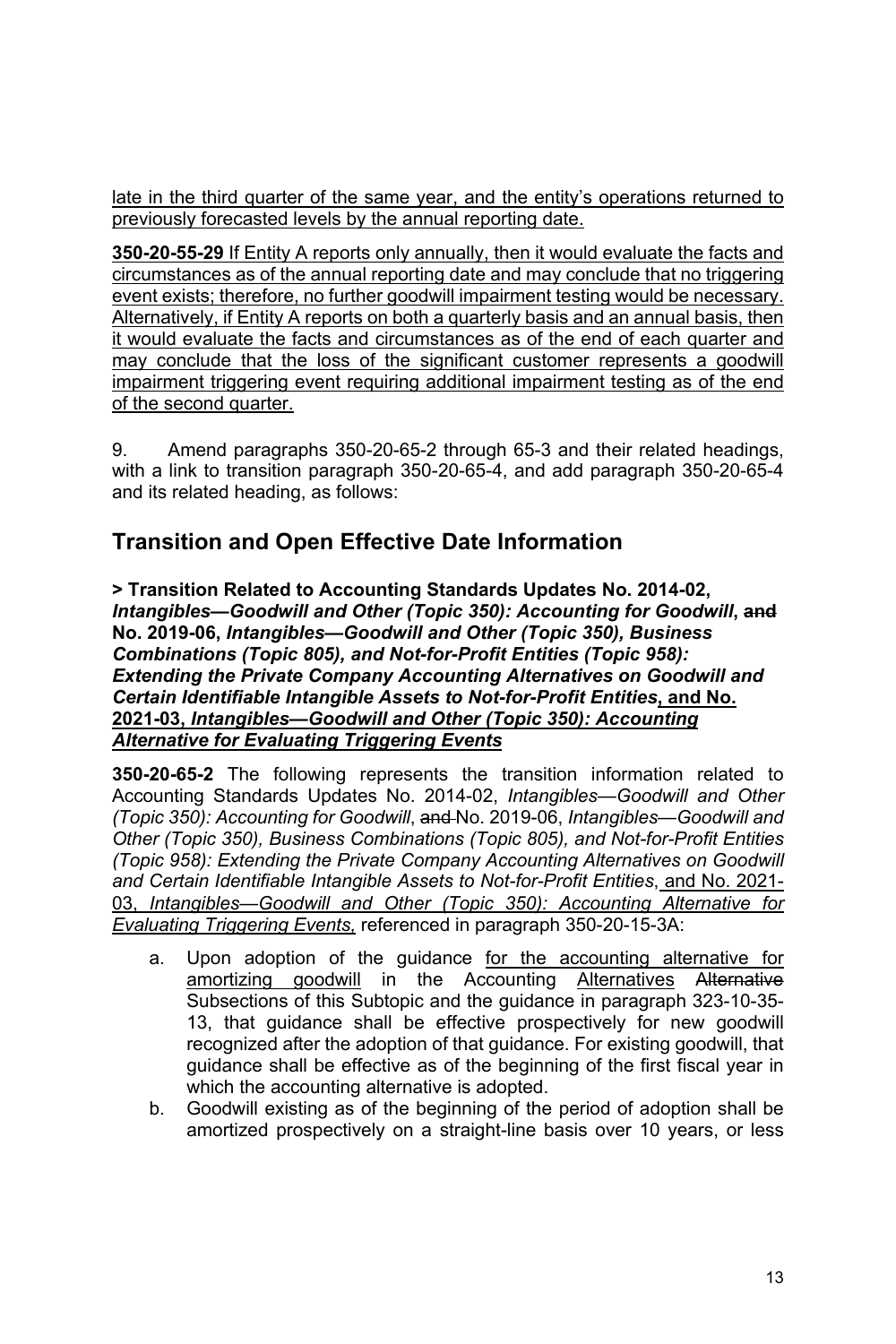than 10 years if an entity demonstrates that another useful life is more appropriate.

- c. Subparagraph superseded by Accounting Standards Update No. 2016- 03.
- d. Upon adoption of the accounting alternative for amortizing goodwill, an entity shall make an accounting policy election to test goodwill for impairment at either the entity level or the reporting unit level.
- e. A private company or not-for-profit entity that makes an accounting policy election to apply the guidance the accounting alternative for amortizing goodwill in the Accounting Alternatives Alternative Subsections of this Subtopic for the first time need not justify that the use of the accounting alternative is preferable as described in paragraph 250-10-45-2.

**> Transition Related to Accounting Standards Updates No. 2017-04,**  *Intangibles—Goodwill and Other (Topic 350): Simplifying the Test for Goodwill Impairment***, and No. 2019-10,** *Financial Instruments—Credit Losses (Topic 326), Derivatives and Hedging (Topic 815), and Leases (Topic 842): Effective Dates***, and No. 2021-03,** *Intangibles—Goodwill and Other (Topic 350): Accounting Alternative for Evaluating Triggering Events*

**350-20-65-3** The following represents the transition and effective date information related to Accounting Standards Updates No. 2017-04, *Intangibles—Goodwill and Other (Topic 350): Simplifying the Test for Goodwill Impairment*, and No. 2019-10, *Financial Instruments—Credit Losses (Topic 326), Derivatives and Hedging (Topic 815), and Leases (Topic 842): Effective Dates*, and No. 2021-03, *Intangibles— Goodwill and Other (Topic 350): Accounting Alternative for Evaluating Triggering Events*:

- a. The pending content that links to this paragraph shall be effective for annual and any interim impairment tests performed for periods beginning after:
	- 1. December 15, 2019, for **public business entities** that are U.S. **Securities and Exchange Commission (SEC) filers**, excluding entities eligible to be smaller reporting companies as defined by the SEC. The one-time determination of whether an entity is eligible to be a smaller reporting company shall be based on an entity's most recent determination as of November 15, 2019, in accordance with SEC regulations.
	- 2. Subparagraph superseded by Accounting Standards Update No. 2019-10.
	- 3. December 15, 2022, for all other entities.
- b. Early adoption is permitted for interim and annual goodwill impairment tests with a measurement date on or after January 1, 2017.
- c. An entity shall apply the pending content that links to this paragraph prospectively.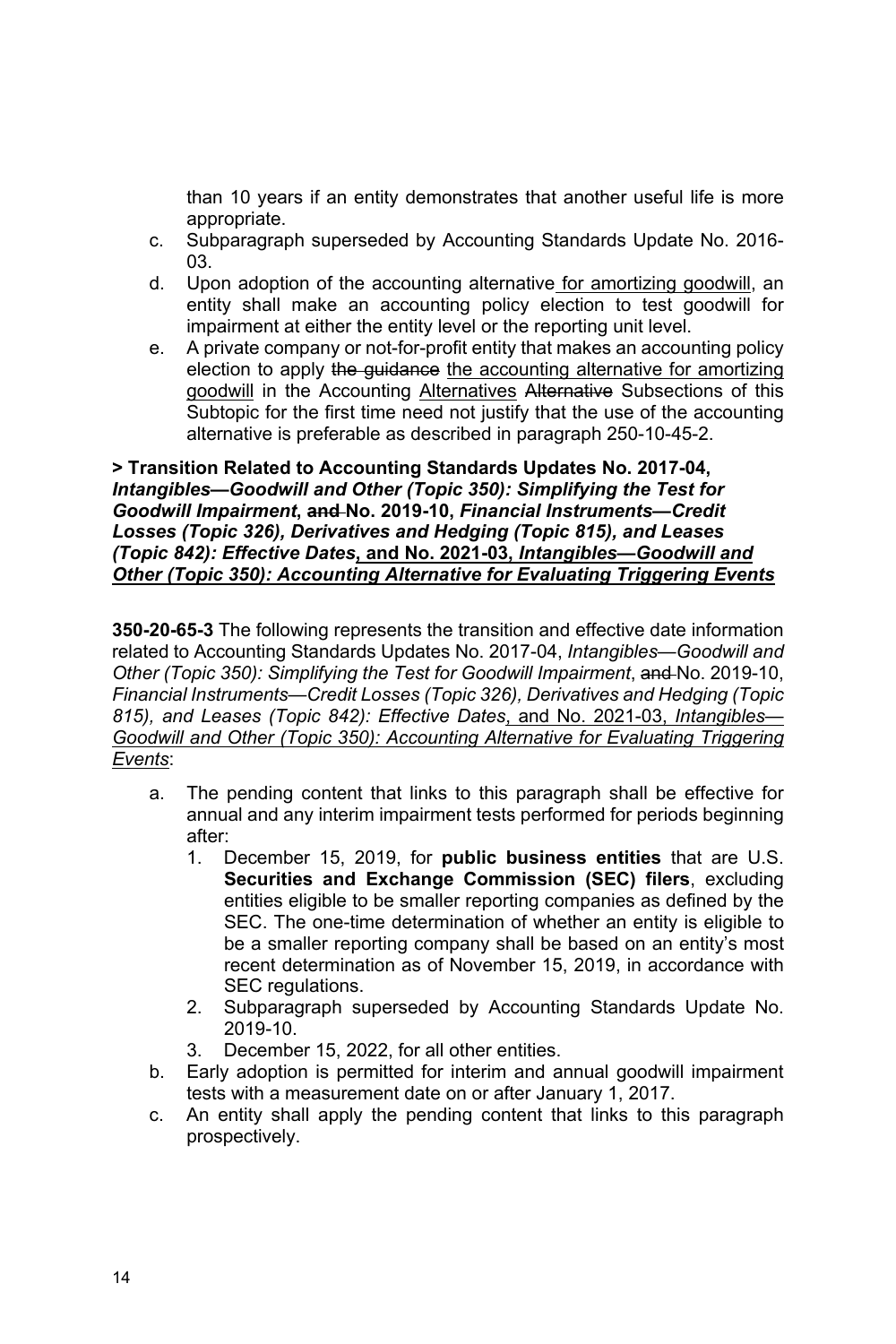- d. An entity shall disclose the nature of and reason for the change in accounting principle, including an explanation of why the newly adopted accounting principle is preferable, in the fiscal period in which the change in accounting principle is made. An entity that issues interim financial statements shall provide the required disclosures in the financial statements of both the interim period of the change and the annual period of the change.
- e. **{add glossary link}**Private companies**{add glossary link}** that have adopted the private company accounting alternative for the subsequent measurement of amortizing goodwill or the private company accounting alternative for a goodwill impairment triggering event evaluation but have not adopted the private company alternative for subsuming certain intangible assets into goodwill are allowed, but not required, to adopt this guidance prospectively on or before the effective date without having to justify preferability of the accounting change. Private companies that have adopted the private company alternative to subsume certain intangible assets into goodwill and, thus, also adopted the goodwill alternative are not permitted to adopt this guidance upon issuance without following the guidance in Topic 250 on accounting changes and error corrections, including justifying why it is preferable to change their accounting policies.

#### **> Transition Related to Accounting Standards Update No. 2021-03,**  *Intangibles—Goodwill and Other (Topic 350): Accounting Alternative for Evaluating Triggering Events*

**350-20-65-4** The following represents the transition and effective date information related to Accounting Standards Update No. 2021-03, *Intangibles—Goodwill and Other (Topic 350): Accounting Alternative for Evaluating Triggering Events*:

- a. The pending content that links to this paragraph shall be effective prospectively for fiscal years beginning after December 15, 2019. Early adoption is permitted for both interim and annual financial statements that have not yet been issued or made available for issuance as of March 30, 2021. A private company or not-for-profit entity that adopts the pending content that links to this paragraph shall apply it as of the beginning of the interim or annual period for financial statements that have not yet been issued or made available for issuance in the year of adoption. A private company or not-for-profit entity shall not retroactively adopt the pending content that links to this paragraph as of the beginning of an annual period for which interim-period financial statements have already been issued in the year of adoption.
- b. For a private company or not-for-profit entity that adopts the pending content that links to this paragraph after its original effective date, that pending content shall be applied prospectively as of the beginning of the first reporting period in which the accounting alternative is adopted.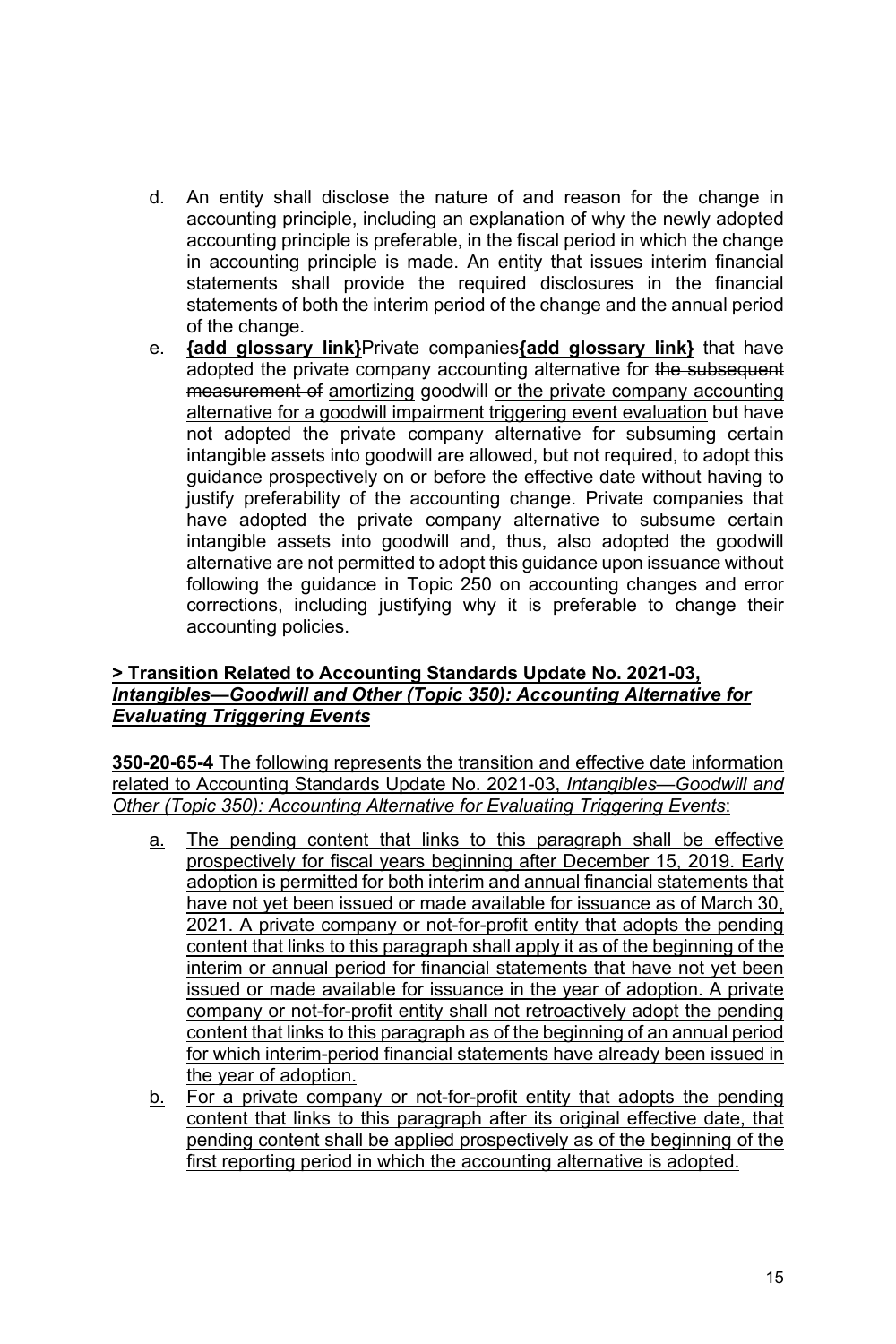c. A private company or not-for-profit entity that makes an accounting policy election to apply the pending content that links to this paragraph for the first time need not justify that the use of the accounting alternative is preferable as described in paragraph 250-10-45-2.

### Amendments to Subtopic 323-10

10. Amend paragraph 323-10-35-13, with a link to transition paragraph 350-20- 65-4, as follows:

### **Investments—Equity Method and Joint Ventures—Overall**

### **Subsequent Measurement**

#### **> The Equity Method—Overall Guidance**

#### **> > Basis Difference**

**323-10-35-13** A difference between the cost of an investment and the amount of underlying equity in net assets of an investee shall be accounted for as if the investee were a consolidated subsidiary. Paragraph 350-20-35-58 requires that the portion of that difference that is recognized as goodwill not be amortized. However, if an entity within the scope of paragraph 350-20-15-4 elects the accounting alternative for amortizing goodwill in Subtopic 350-20-on good will, the portion of that difference that is recognized as goodwill shall be amortized on a straight-line basis over 10 years, or less than 10 years if the entity demonstrates that another useful life is more appropriate. Paragraph 350-20-35-59 explains that equity method goodwill shall not be reviewed for impairment in accordance with paragraph 350-20-35-58. However, equity method investments shall continue to be reviewed for impairment in accordance with paragraph 323-10-35-32.

### Amendments to Subtopic 805-20

11. Amend paragraph 805-20-15-4 and its related Subsection title, with a link to transition paragraph 350-20-65-4, as follows:

### **Business Combinations—Identifiable Assets and Liabilities, and Any Noncontrolling Interest**

#### **Scope and Scope Exceptions**

#### **Accounting Alternatives Alternative**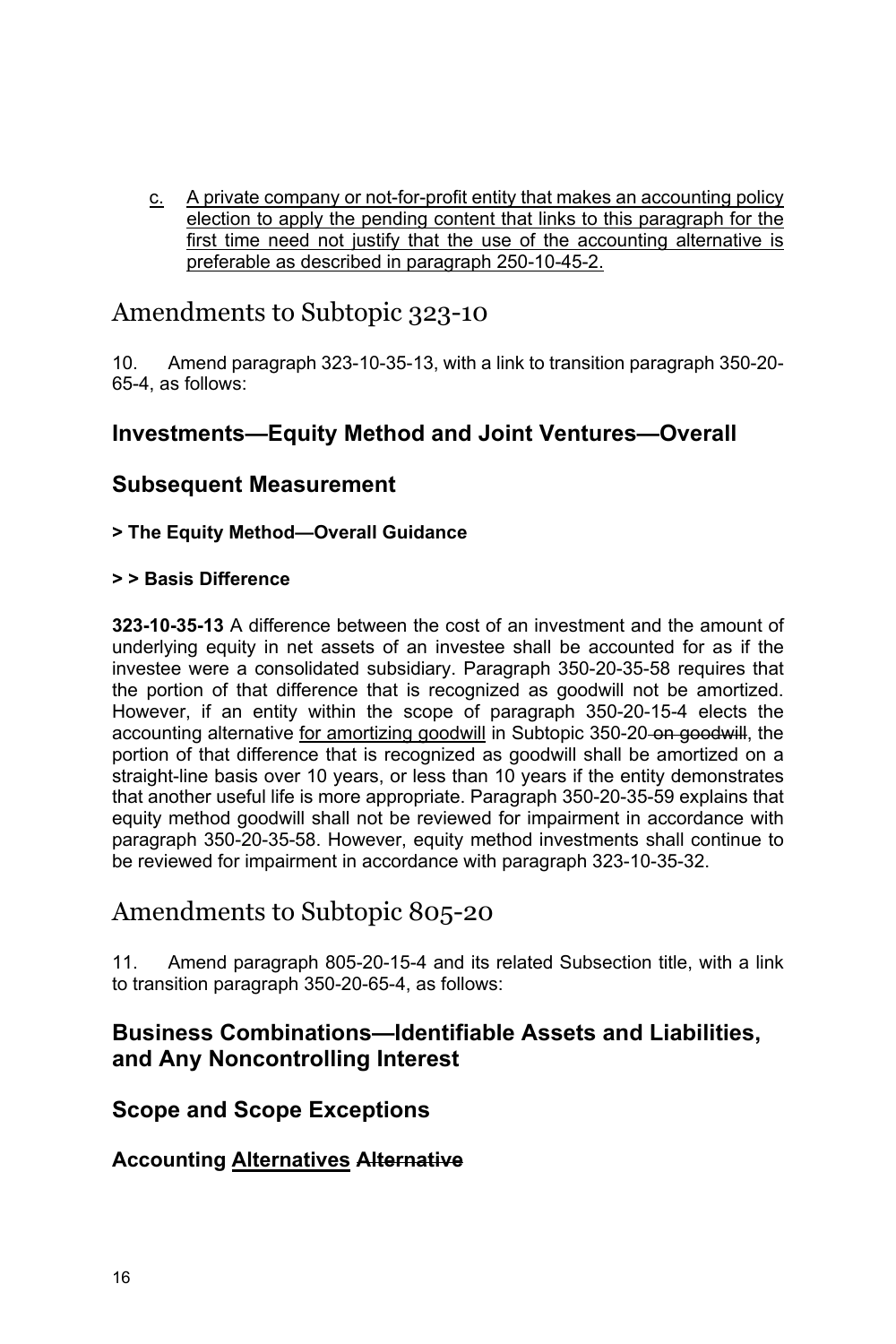**805-20-15-4** An entity that elects this accounting alternative must adopt the accounting alternative for amortizing **goodwill** in the Accounting Alternatives Alternative Subsections of Topic 350-20 on intangibles—goodwill and other. If the accounting alternative for amortizing goodwill was not adopted previously, it should be adopted on a prospective basis as of the adoption of the accounting alternative in this Subtopic. For example, upon adoption, existing goodwill should be amortized on a straight-line basis over 10 years, or less than 10 years if the entity demonstrates that another useful life is more appropriate. However, an entity that elects the accounting alternative for amortizing goodwill is not required to adopt the accounting alternative in this Subtopic.

## Amendments to Subtopic 805-30

12. Amend paragraph 805-30-50-4, with a link to transition paragraph 350-20- 65-4, as follows:

### **Business Combinations—Goodwill or Gain from Bargain Purchase, Including Consideration Transferred**

### **Disclosure**

#### **> The Financial Effects of Adjustments That Relate to Business Combinations That Occurred in the Current or Previous Reporting Periods**

**805-30-50-4** Paragraph 805-10-50-5 identifies the second objective of disclosures about the effects of business combinations that occurred in the current or previous reporting periods. To meet the objective in that paragraph, the acquirer shall disclose the following information for each material business combination or in the aggregate for individually immaterial business combinations that are material collectively:

- a. For each reporting period after the acquisition date until the entity collects, sells, or otherwise loses the right to a contingent consideration asset, or until the entity settles a contingent consideration liability or the liability is cancelled or expires, all of the following:
	- 1. Any changes in the recognized amounts, including any differences arising upon settlement
	- 2. Any changes in the range of outcomes (undiscounted) and the reasons for those changes
	- 3. The disclosures required by Section 820-10-50.
- b. A reconciliation of the carrying amount of goodwill at the beginning and end of the reporting period as required by paragraph 350-20-50-1. A **private company** or **not-for-profit entity** that adopts the accounting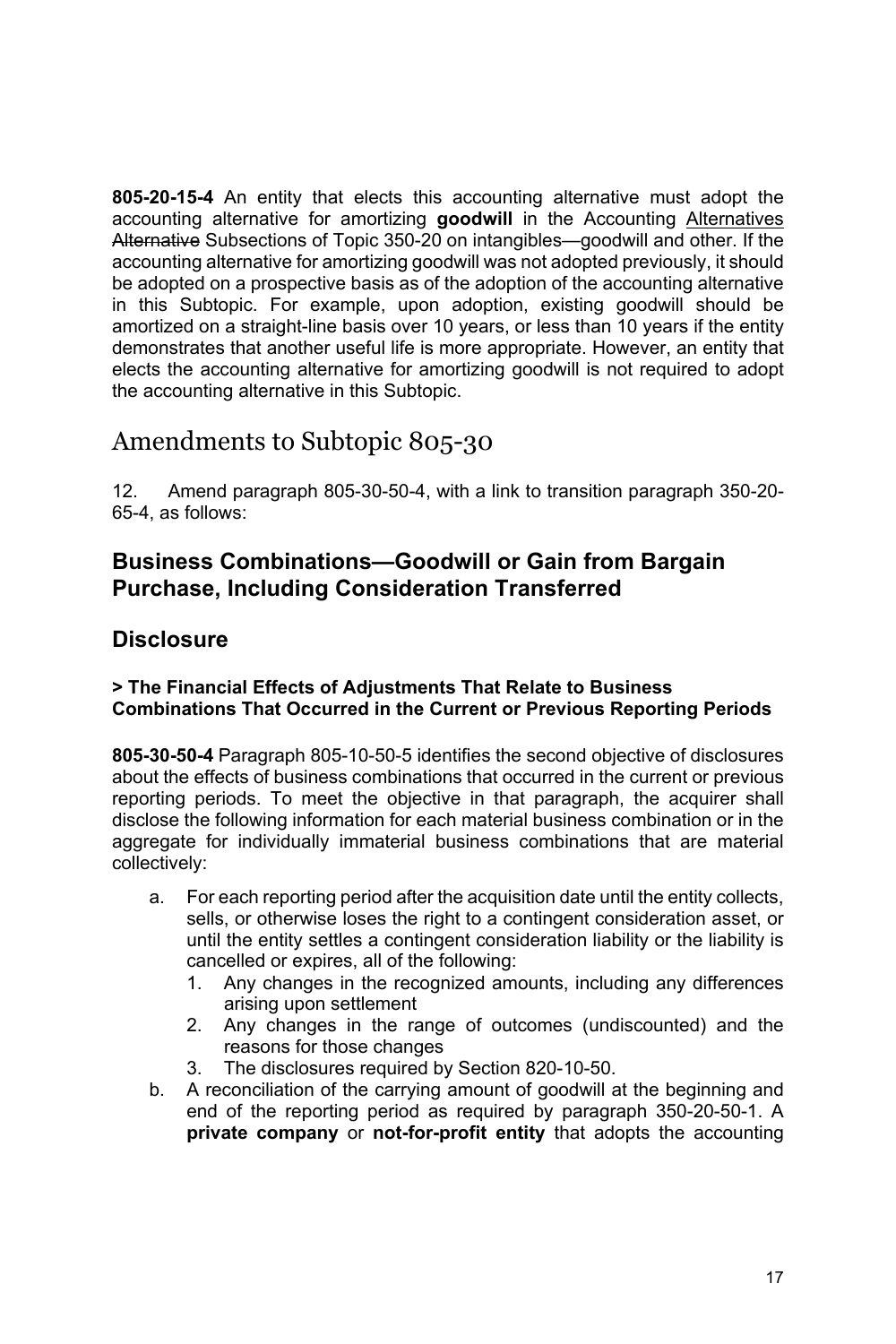alternative for amortizing goodwill in Subtopic 350-20 is not required to disclose the reconciliation.

## Amendments to Subtopic 958-805

13. Amend paragraph 958-805-35-5, with a link to transition paragraph 350-20- 65-4, as follows:

### **Not-for-Profit Entities—Business Combinations**

### **Subsequent Measurement**

### **Acquisition by a Not-for-Profit Entity**

#### **> Goodwill Acquired**

**958-805-35-5** For guidance, including the related accounting alternative on subsequently measuring goodwill recognized in an acquisition of a business or a nonprofit activity, see Subtopic 350-20. See paragraph 350-20-65-2 for transition guidance on applying the accounting alternative for amortizing goodwill in Subtopic 350-20 and paragraph 350-20-65-4 for transition guidance on applying the accounting alternative for a goodwill impairment triggering event evaluation.

14. Amend paragraph 958-805-50-17, with a link to transition paragraph 350- 20-65-4, as follows:

### **Disclosure**

### **Acquisition by a Not-for-Profit Entity**

**958-805-50-17** An NFP acquirer that does not adopt the accounting alternative for amortizing goodwill in Subtopic 350-20 on intangibles goodwill and other goodwill shall provide a reconciliation of the carrying amount of goodwill at the beginning and end of the reporting period as required by paragraph 350-20-50-1 for each material acquisition or in the aggregate for individually immaterial acquisitions that are material collectively.

### Amendments to Status Sections

15. Amend paragraph 323-10-00-1, by adding the following item to the table, as follows: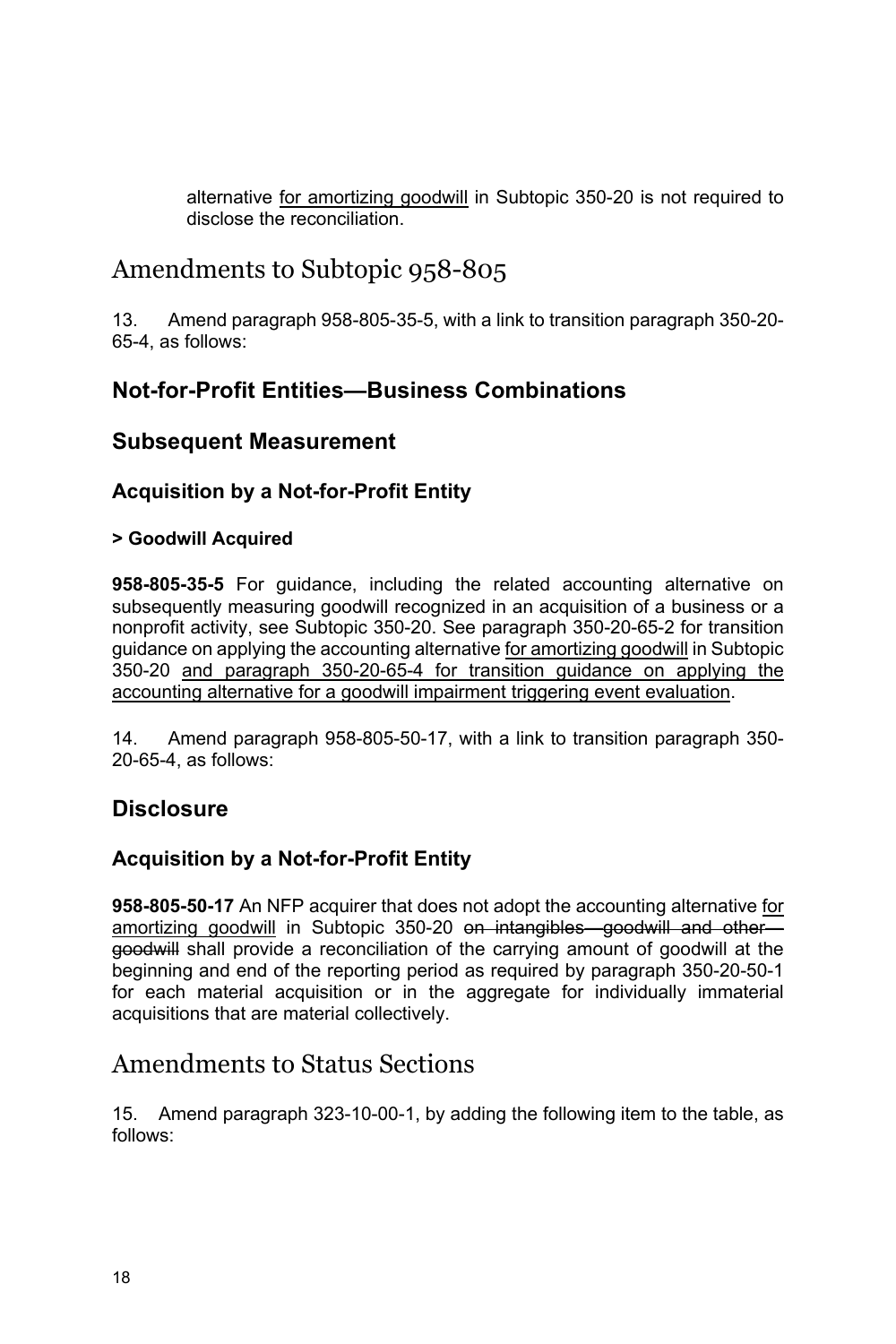**323-10-00-1** The following table identifies the changes made to this Subtopic.

|              |               | Accounting<br>Standards |            |
|--------------|---------------|-------------------------|------------|
| Paragraph    | <b>Action</b> | <b>Update</b>           | Date       |
| 323-10-35-13 | Amended       | 2021-03                 | 03/30/2021 |

16. Amend paragraph 350-20-00-1, by adding the following items to the table, as follows:

**350-20-00-1** The following table identifies the changes made to this Subtopic.

|               |               | <b>Accounting</b> |             |
|---------------|---------------|-------------------|-------------|
|               |               | <b>Standards</b>  |             |
| Paragraph     | <b>Action</b> | <b>Update</b>     | <b>Date</b> |
| 350-20-05-4   | Amended       | 2021-03           | 03/30/2021  |
| 350-20-05-4A  | Amended       | 2021-03           | 03/30/2021  |
| 350-20-05-5   |               |                   |             |
| through 05-6  | Amended       | 2021-03           | 03/30/2021  |
| 350-20-15-3A  |               |                   |             |
| through 15-5  | Amended       | 2021-03           | 03/30/2021  |
| 350-20-15-4A  | Added         | 2021-03           | 03/30/2021  |
| 350-20-15-6   | Added         | 2021-03           | 03/30/2021  |
| 350-20-35-62  | Amended       | 2021-03           | 03/30/2021  |
| 350-20-35-63  | Amended       | 2021-03           | 03/30/2021  |
| 350-20-35-65  |               |                   |             |
| through 35-67 | Amended       | 2021-03           | 03/30/2021  |
| 350-20-35-79  | Amended       | 2021-03           | 03/30/2021  |
| 350-20-35-81  | Amended       | 2021-03           | 03/30/2021  |
| 350-20-35-83  |               |                   |             |
| through 35-86 | Added         | 2021-03           | 03/30/2021  |
| 350-20-40-8   | Amended       | 2021-03           | 03/30/2021  |
| 350-20-45-4   | Amended       | 2021-03           | 03/30/2021  |
| 350-20-50-3A  | Added         | 2021-03           | 03/30/2021  |
| 350-20-50-3B  | Added         | 2021-03           | 03/30/2021  |
| 350-20-50-4   | Amended       | 2021-03           | 03/30/2021  |
| 350-20-55-26  | Amended       | 2021-03           | 03/30/2021  |
| 350-20-55-27  |               |                   |             |
| through 55-29 | Added         | 2021-03           | 03/30/2021  |
| 350-20-65-2   | Amended       | 2021-03           | 03/30/2021  |
| 350-20-65-3   | Amended       | 2021-03           | 03/30/2021  |
| 350-20-65-4   | Added         | 2021-03           | 03/30/2021  |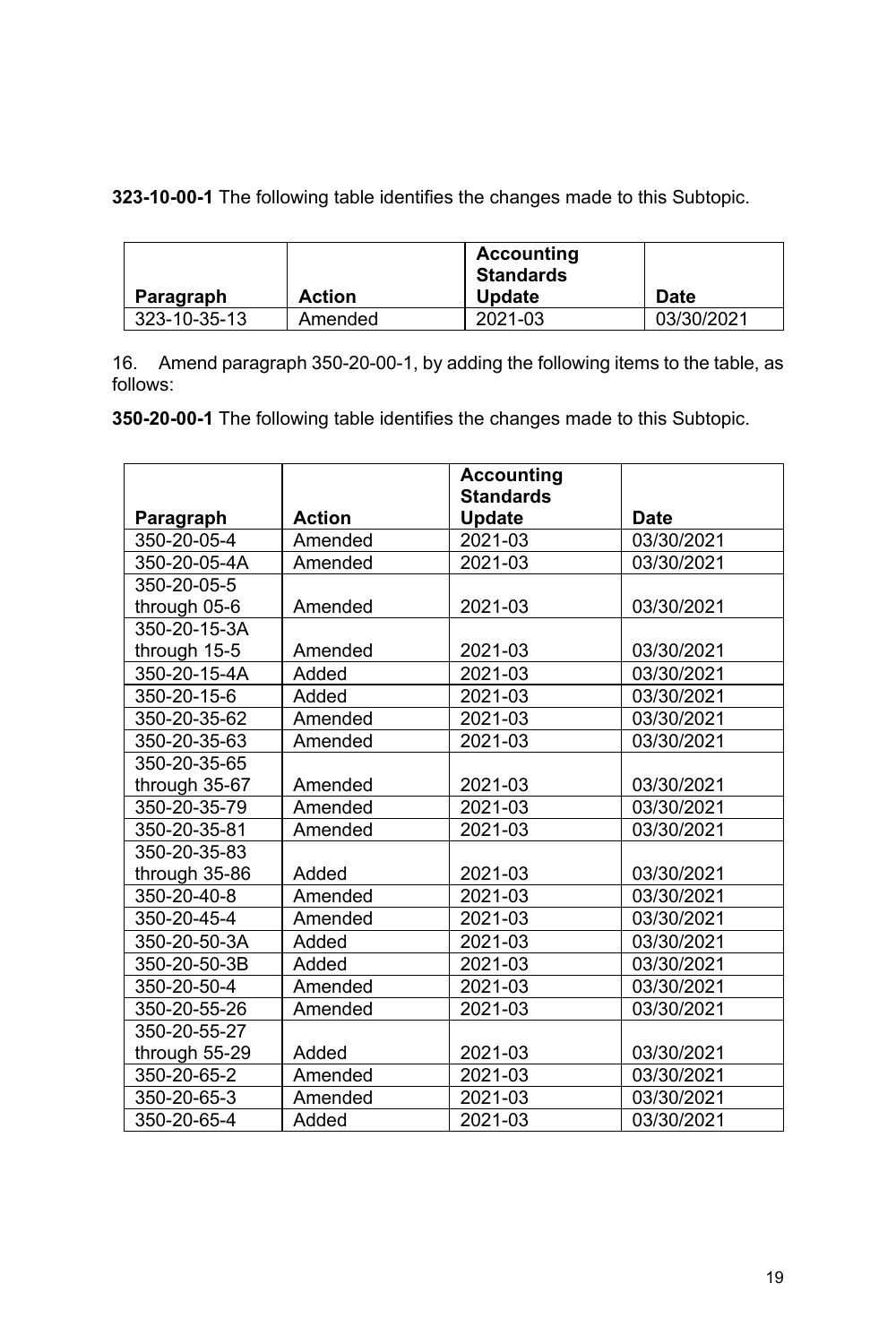17. Amend paragraph 805-20-00-1, by adding the following item to the table, as follows:

**805-20-00-1** The following table identifies the changes made to this Subtopic.

|             |               | Accounting<br>Standards |             |
|-------------|---------------|-------------------------|-------------|
| Paragraph   | <b>Action</b> | <b>Update</b>           | <b>Date</b> |
| 805-20-15-4 | Amended       | 2021-03                 | 03/30/2021  |

18. Amend paragraph 805-30-00-1, by adding the following item to the table, as follows:

**805-30-00-1** The following table identifies the changes made to this Subtopic.

|             |               | Accounting<br><b>Standards</b> |             |
|-------------|---------------|--------------------------------|-------------|
| Paragraph   | <b>Action</b> | <b>Update</b>                  | <b>Date</b> |
| 805-30-50-4 | Amended       | 2021-03                        | 03/30/2021  |

19. Amend paragraph 958-805-00-1, by adding the following items to the table, as follows:

**958-805-00-01** The following table identifies the changes made to this Subtopic.

| Paragraph     | <b>Action</b> | <b>Accounting</b><br><b>Standards</b><br><b>Update</b> | <b>Date</b> |
|---------------|---------------|--------------------------------------------------------|-------------|
| 958-805-35-5  | Amended       | 2021-03                                                | 03/30/2021  |
| 958-805-50-17 | Amended       | 2021-03                                                | 03/30/2021  |

*The amendments in this Update were adopted by the affirmative vote of six members of the Financial Accounting Standards Board. Mr. Schroeder dissented.* 

Mr. Schroeder dissents from the issuance of this Accounting Standards Update. The limited accounting relief that this Update provides will be achieved by moving to an evaluation of goodwill impairment triggering events existing as of the reporting date, whether that date is an interim or annual reporting date. This change differs from the current requirement to assess those events when they occur at any point during any period, which is a requirement that will remain in effect for all public business entities.

While this Update may address a time-sensitive need for cost reduction among some entities, Mr. Schroeder believes that those needs should not take priority over the Board's clear mission of providing investors and other users of financial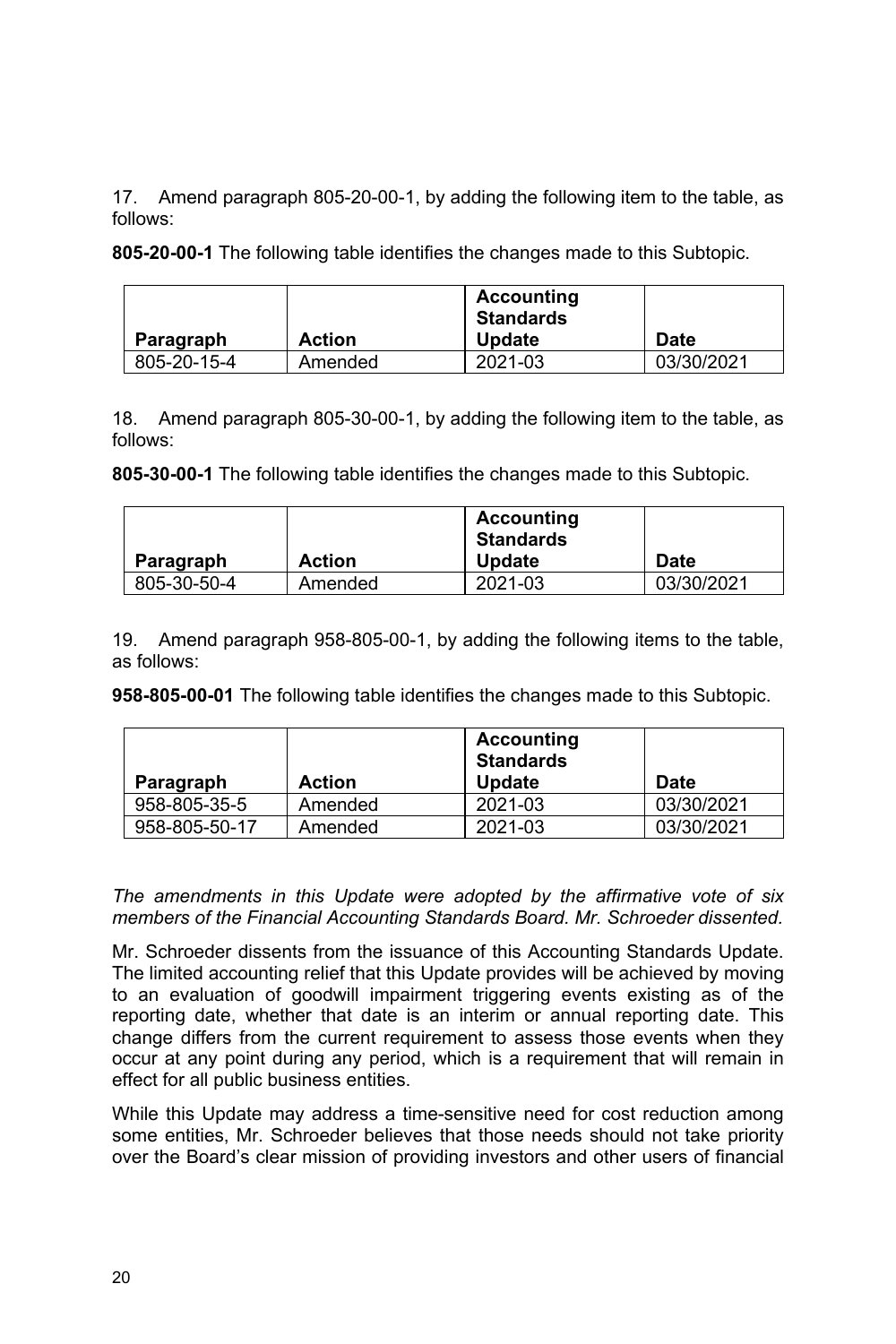reporting with decision-useful information, particularly in times of economic stress. He also believes that any cost reductions will diminish the later in the year that a triggering event occurs.

### Temporary Relief

Mr. Schroeder would have preferred to limit the Update's intended accounting relief to a period more aligned with the current period of economic stress. A temporary option to apply the amendments in this Update would have provided targeted optional relief for those most in need, while providing time for the separate project on the accounting for goodwill currently on the Board's technical agenda to seek much broader, holistic improvements. He believes that improvements are needed on subsequent accounting for goodwill and intangible assets for all entities. One such alternative could have been using an allowance that would have permitted a reversal if events developed differently than were anticipated.

Mr. Schroeder notes that using a "sunset" date (for example, financial statements dated no later than December 31, 2021) for any temporary relief could have been revisited as necessary or based on progress in the previously mentioned broader goodwill project.

### Need for Disclosures

Regarding the Board's mission, Mr. Schroeder is concerned that this Update does not require disclosures of decision-useful information about any triggering events that occurred during the period. An information vacuum will occur when those events are subsequently (either partially or wholly) overcome before the end of the period, thereby reducing or eliminating an impairment. In those situations, no disclosures would be required under this Update.

The Board's decision to require no specific disclosures is based on limited supplemental stakeholder feedback received during outreach on this project, as well as feedback received as part of the Invitation to Comment on identifiable intangible assets issued in 2019. That feedback suggested that users only care about whether an impairment exists at the end of the reporting period. He believes that the staff should have gone beyond the high-level response by asking whether knowledge of interim triggering events would have been useful. In his view, disclosure of interim triggering events would provide a more complete financial picture and could avoid the masking of events that might highlight operating weaknesses. While a single triggering event may not be conclusive that impairment exists, it can raise a useful red flag.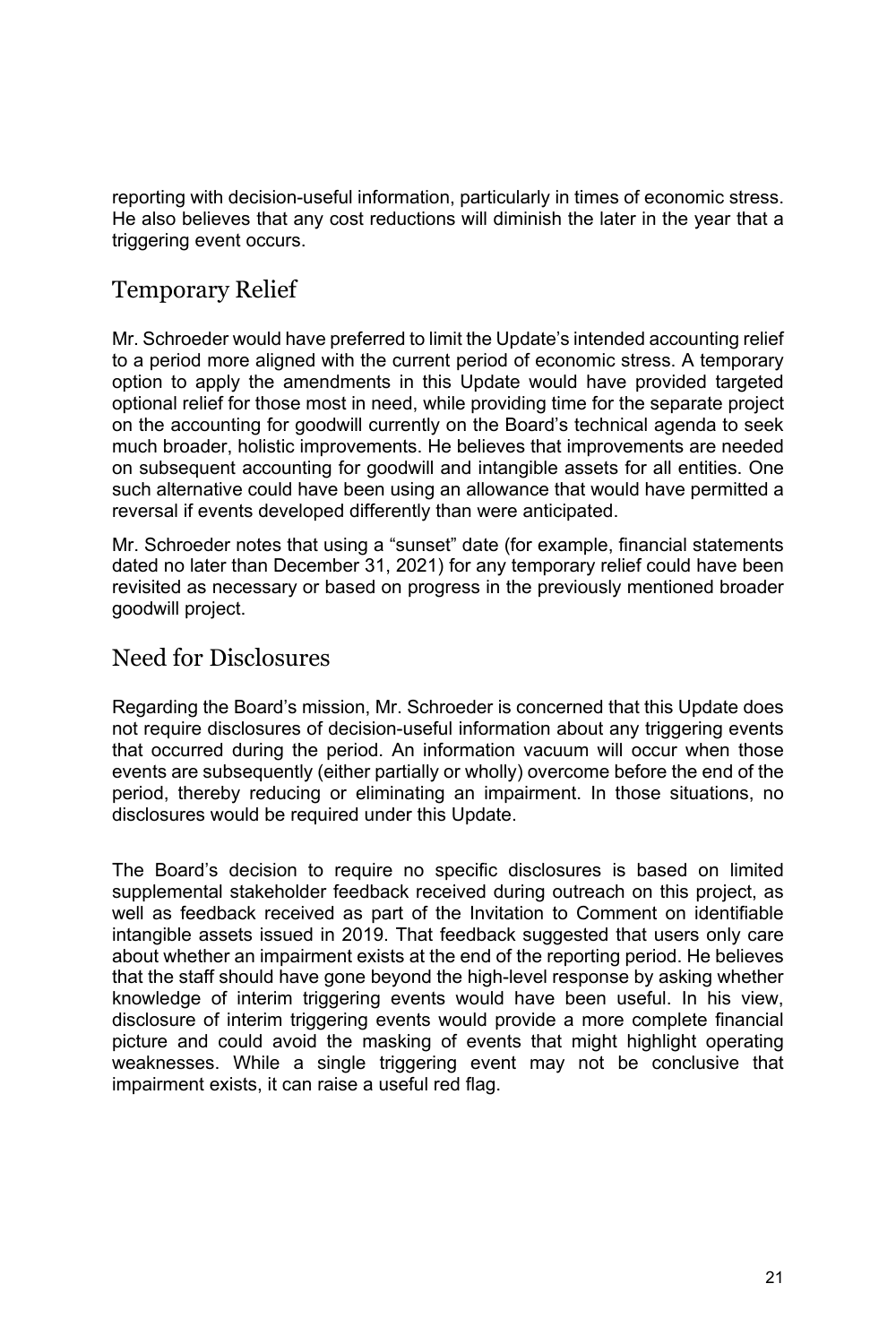*Members of the Financial Accounting Standards Board:* 

Richard R. Jones, *Chair*  James L. Kroeker, *Vice Chairman* Christine A. Botosan Gary R. Buesser Susan M. Cosper Marsha L. Hunt R. Harold Schroeder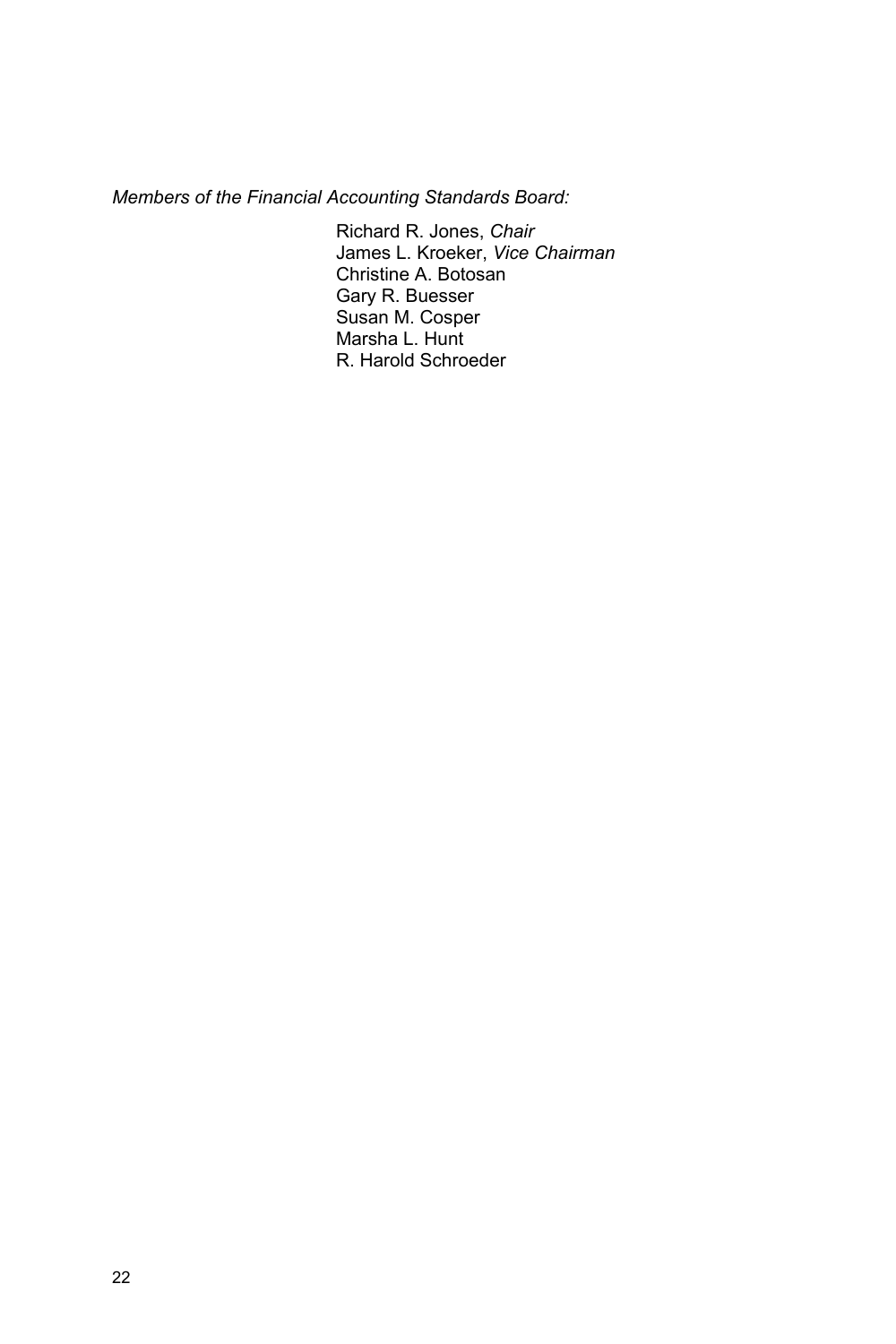# Background Information and Basis for Conclusions

## Introduction

BC1. The following summarizes the Board's considerations in reaching the conclusions in this Update. It includes reasons for accepting certain approaches and rejecting others. Individual Board members gave greater weight to some factors than to others.

BC2. On December 21, 2020, the Board issued proposed Accounting Standards Update, *Intangibles—Goodwill and Other (Topic 350): Accounting Alternative for Evaluating Triggering Events,* for public comment, with comments due on January 20, 2021. The Board received 24 comment letters on the proposed Update. Overall, respondents supported the amendments in the proposed Update. The Board also solicited feedback from the Private Company Council, whose members generally supported the amendments.

BC3. The amendments in this Update simplify the goodwill impairment triggering event evaluation. The amendments allow private companies and not-forprofit entities to perform the goodwill impairment triggering event evaluation as of the end of the reporting period, whether entities report on an interim or annual only basis. Entities electing the amendments are not required to monitor for triggering events throughout the reporting period. Instead, they should assess the facts and circumstances as of the end of the reporting period to determine whether there has been a triggering event and whether it is more likely than not that goodwill is impaired.

BC4. The amendments in this Update do not affect any other aspects of the subsequent measurement of goodwill or the evaluation of triggering events for assets other than goodwill.

## Background Information

BC5. Subtopic 350-20 provides guidance on the accounting for goodwill. Under that Subtopic, there are both general guidance and an accounting alternative ("accounting alternative for amortizing goodwill") that includes certain provisions that simplify the goodwill impairment test for private companies and not-for-profit entities. Those provisions include the following options:

- a. Amortize goodwill on a straight-line basis over 10 years or a shorter period if an entity determines that another useful life is more appropriate
- b. Forgo performing an annual impairment test and, instead, test goodwill for impairment only when a triggering event occurs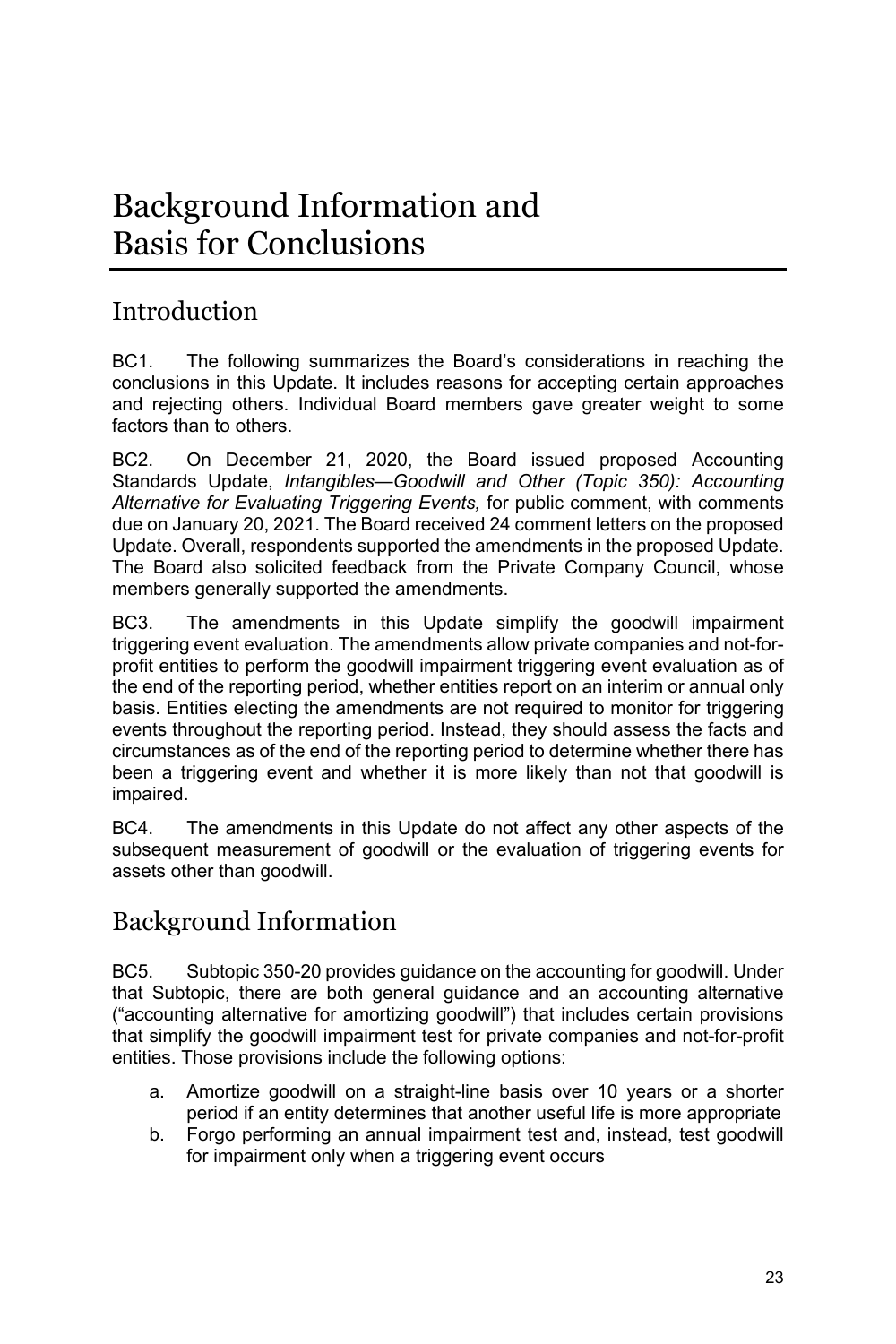c. Test goodwill for impairment at the entity or reporting unit level.

Entities that apply the accounting alternative for amortizing goodwill are still required to monitor for and evaluate triggering events throughout the year.

BC6. When a triggering event occurs, under the current guidance in Subtopic 350-20, an entity is required to perform an analysis of whether it is more likely than not that the fair value of a reporting unit (or entity, if an entity has elected the accounting alternative for amortizing goodwill and chosen that option) is less than its carrying value. This is required regardless of whether the entity elects the accounting alternative for amortizing goodwill. If the entity concludes that it is more likely than not that goodwill is impaired, then it must test goodwill for impairment. The triggering event analysis and resulting goodwill impairment test, if any, must be performed on the date that a triggering event occurs.

BC7. During recent stakeholder meetings with the FASB, some stakeholders expressed concern about the cost and complexity for private companies in applying the triggering event analysis (and measuring any resulting impairment) at a date between reporting dates for entities that report only annual financial statements. Those stakeholders explained that this issue had become exacerbated by the effects from the COVID-19 pandemic because of the uncertainty in the economic environment and the significant developments and changes in facts and circumstances that occurred after the initial onset of the pandemic. Additionally, those stakeholders stated that this issue was highlighted by, but not limited to, the current environment with the pandemic because private companies often may perform this analysis as part of their annual financial reporting process. Therefore, it may be difficult for them to determine whether there was a triggering event during the year and, if so, the precise date on which the triggering event occurred.

BC8. Those stakeholders also asserted that performing a goodwill impairment evaluation on the date that a triggering event occurs may not provide users of private company financial statements with useful information. As an example, those stakeholders noted that if a private company that reports only on an annual basis determines that it has a goodwill impairment triggering event on an interim date but the facts and circumstances that led to the triggering event have changed as of the end of the annual reporting period, an impairment charge estimated as of the date of the triggering event may not provide users of financial statements with meaningful information if the entity reports results only at year-end.

BC9. On the basis of those discussions with stakeholders, the Board added a project to its agenda to consider offering an accounting alternative that would allow private companies and not-for-profit entities to align evaluation of goodwill impairment triggering events with the end of the reporting period.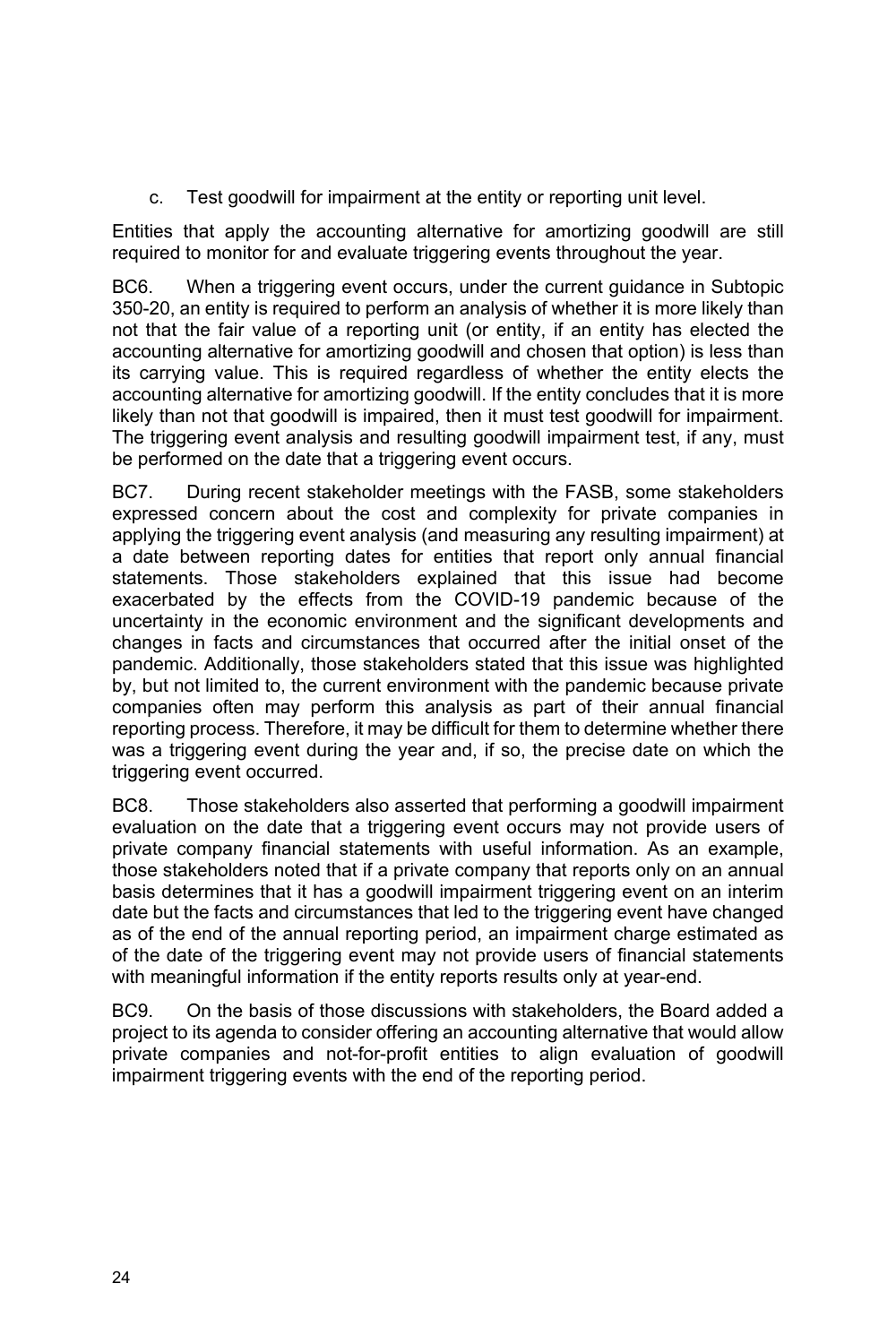## Benefits and Costs

BC10. The objective of financial reporting is to provide information that is useful to present and potential investors, creditors, donors, and other capital market participants in making rational investment, credit, and similar resource allocation decisions. However, the benefits of providing information for that purpose should justify the related costs. Present and potential investors, creditors, donors, and other users of financial information benefit from improvements in financial reporting, while the costs to implement new guidance are borne primarily by present investors. The Board's assessment of the costs and benefits of issuing new guidance is unavoidably more qualitative than quantitative because there is no method to objectively measure the costs to implement new guidance or to quantify the value of improved information in financial statements.

BC11. While stakeholders raised this issue in the context of the uncertain economic environment resulting from the COVID-19 pandemic, the fundamental issue being highlighted is not solely related to the pandemic. The issue relates to the cost and complexity of applying existing accounting guidance in an area where the Board received consistent user feedback that there is limited relevance to the users of financial statements for certain entities.

BC12. The Board does not anticipate a loss of decision-useful information for users because feedback indicated that users of private company and not-for-profit financial statements do not place a significant value on noncash charges like goodwill impairment. The staff performed supplemental outreach for this project with users of private company and not-for-profit financial information as well as analyzed the extensive feedback received as part of the 2019 FASB Invitation to Comment, *Identifiable Intangible Assets and Subsequent Accounting for Goodwill*, and Accounting Standards Updates No. 2014-02, *Intangibles—Goodwill and Other (Topic 350): Accounting for Goodwill*, and No. 2019-06, *Intangibles—Goodwill and Other (Topic 350), Business Combinations (Topic 805), and Not-for-Profit Entities (Topic 958): Extending the Private Company Accounting Alternatives on Goodwill and Certain Identifiable Intangible Assets to Not-for-Profit Entities*. Those stakeholders stated that users of private company and not-for-profit financial statements focus on cash flows and liquidity and solvency metrics, while users of not-for-profit financial statements also focus on the organization's service efforts and whether the organization is achieving its mission. Additionally, aligning the triggering event assessment date for goodwill impairment with the reporting date may be more relevant for users because it reflects the facts and circumstances as of that reporting date.

BC13. The Board anticipates that the amendments in this Update will reduce costs for those entities that elect to apply them. The amendments provide the benefit of simplifying the triggering event evaluation by providing private companies and not-for-profit entities with an accounting alternative by aligning the goodwill triggering event evaluation date with the reporting date, whether that date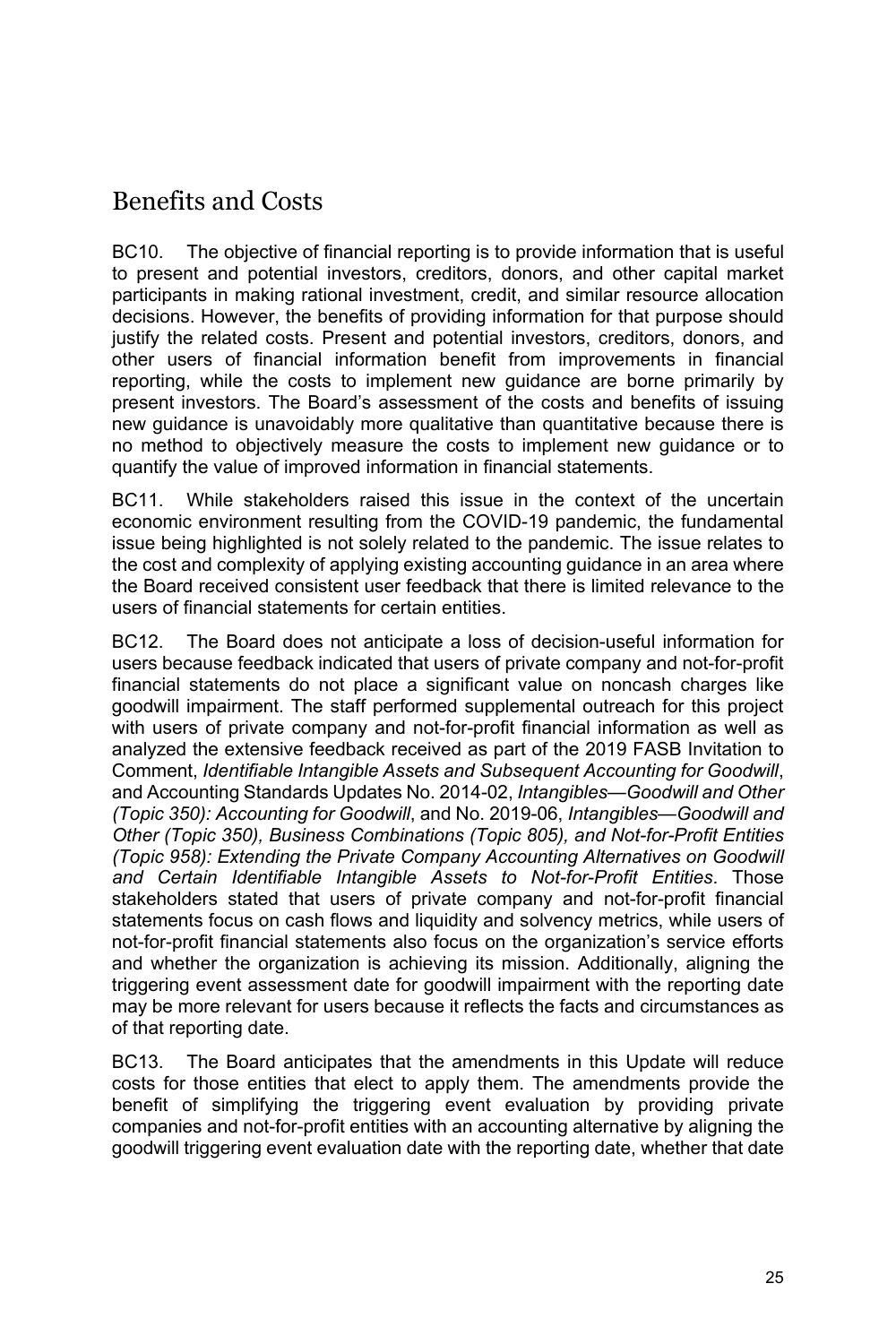is an interim or annual reporting date consistent with the existing pattern of entities' external financial reporting. That will allow those entities to align the goodwill triggering event evaluation with their other reporting processes, such as calculating debt covenants. The amendments do not create new accounting requirements and are optional.

### Basis for Conclusions

BC14. The amendments in this Update provide a private company or not-forprofit entity with an accounting alternative to perform the identification and evaluation of a triggering event for goodwill impairment as of the end of the reporting period, whether that reporting period is an interim or annual period.

### Scope

BC15. The Board considered what entities and accounts should be within the scope of the amendments and how the amendments would interact with existing guidance. The Board decided that the amendments in this Update should apply to private companies and not-for-profit entities and should not be limited to those entities that also have elected the accounting alternative for amortizing goodwill.

### *Private Company Decision-Making Framework*

BC16. The Private Company Decision-Making Framework allows the Board to create accounting alternatives for private companies when information is not relevant to users or when it is relevant but overly costly or complex for preparers to provide. The Board concluded that the amendments in this Update are an accounting alternative rather than a practical expedient because the accounting result of applying the amendments does not achieve the same or similar reporting objective of applying existing GAAP.

BC17. The Board reviewed the Private Company Decision-Making Framework to determine whether this issue meets the criteria for providing a private company accounting alternative.

BC18. The Board determined that relief from monitoring for triggering events at a date other than the reporting date and, therefore, from performing goodwill impairment testing during the reporting period, will significantly reduce cost for entities because the impairment testing process between reporting dates may require that entities develop interim balance sheets and cash flow forecasts.

BC19. The Board learned through outreach that users of private company financial information are generally lenders that focus on liquidity and tangible net worth as opposed to noncash charges such as goodwill impairment. Therefore, the timing of when the goodwill impairment triggering event evaluation is performed,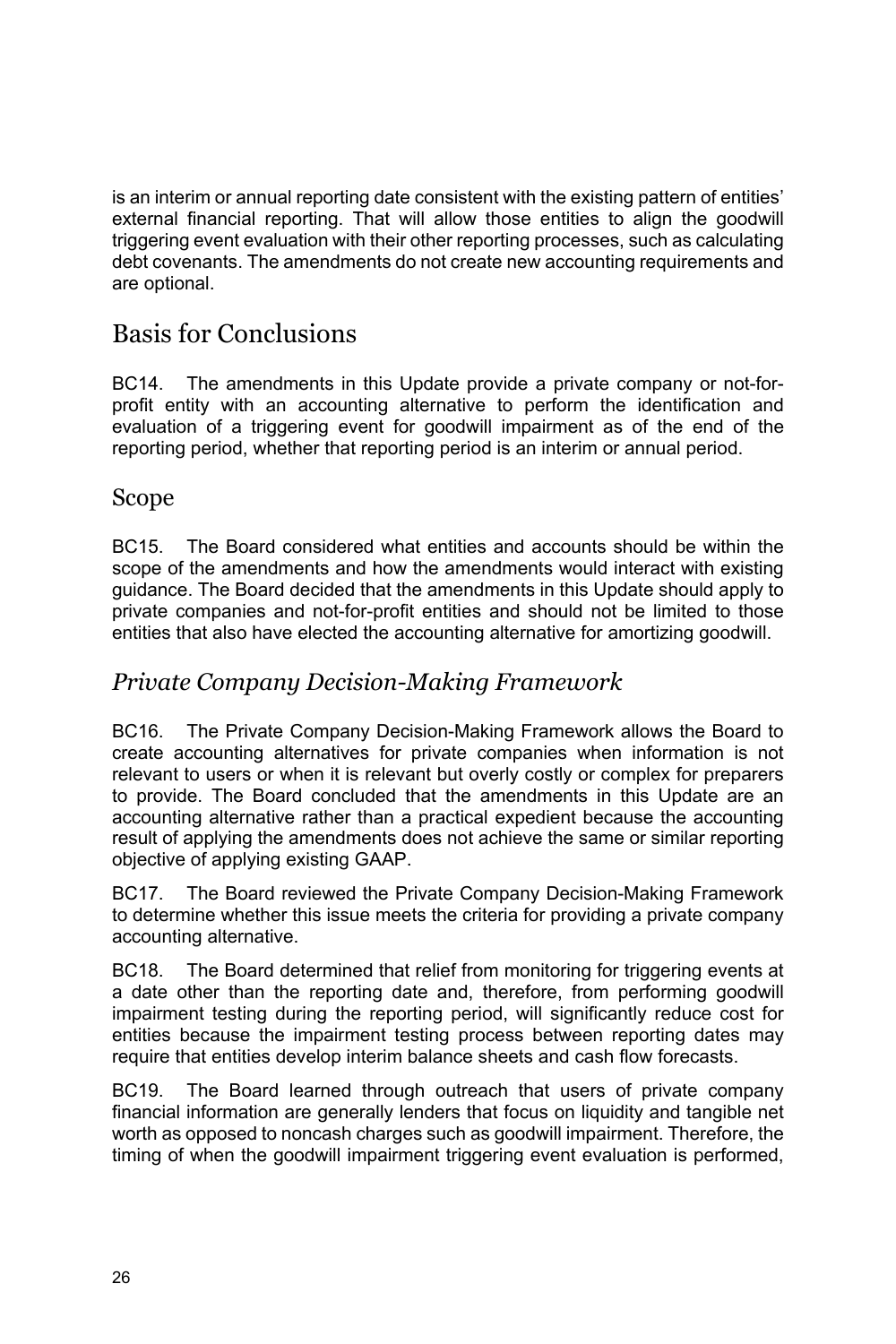as long as it is completed as of the reporting date, may be irrelevant for users of entities within the scope of the alternative.

BC20. The Board concluded that there could be a significant cost for entities within the scope of this alternative to perform a triggering event analysis during the reporting period that may not provide relevant information at the reporting date if the facts and circumstances surrounding the triggering event change.

BC21. The Board determined that the Private Company Decision-Making Framework supports providing an accounting alternative for the timing of assessing goodwill impairment triggering events because the relevance to users is low, the cost to preparers of providing the information is high, and there is no practical expedient available. The Board notes that this position is supported by the existence of other accounting alternatives on initial and subsequent measurement of goodwill that have previously been extended to the same population of entities on the basis of the lack of usefulness and the cost and complexity of providing information related to goodwill.

### *Not-for-Profit Entities*

BC22. In 2019, the Board extended the accounting alternative for amortizing goodwill to not-for-profit entities. The Board determined that users of not-for-profit financial statements typically do not find goodwill impairment to be relevant or provide decision-useful information. Feedback received during that project indicated that, instead, users of not-for-profit financial statements focus on cash flows, liquidity and solvency metrics, as well as the organization's service efforts and whether it is achieving its mission.

BC23. Update 2019-06 included not-for-profit entities that are conduit bond obligors or that otherwise meet the definition of a public entity in the scope expansion. Those entities were included because despite the fact that they file publicly available data, the needs of their users are aligned with other not-for-profit entities, and the Board noted that the lack of relevance of the information outweighed the fact that it was made publicly available. The Board applied the same reasoning to the scope of the amendments in this Update.

### *Entities within Scope*

BC24. The scope of the amendments in the proposed Update was limited to private companies and not-for-profit entities that report goodwill subsequently accounted for under Subtopic 350-20, or any line item that is affected by a goodwill impairment (in-scope financial information), on an annual basis only. The proposed scope was based on feedback indicating that those entities face the greatest cost and complexity in performing interim triggering event evaluations. Some entities that report on an annual basis delay preparing their goodwill analyses until they prepare their annual financial statements, which may be long after the triggering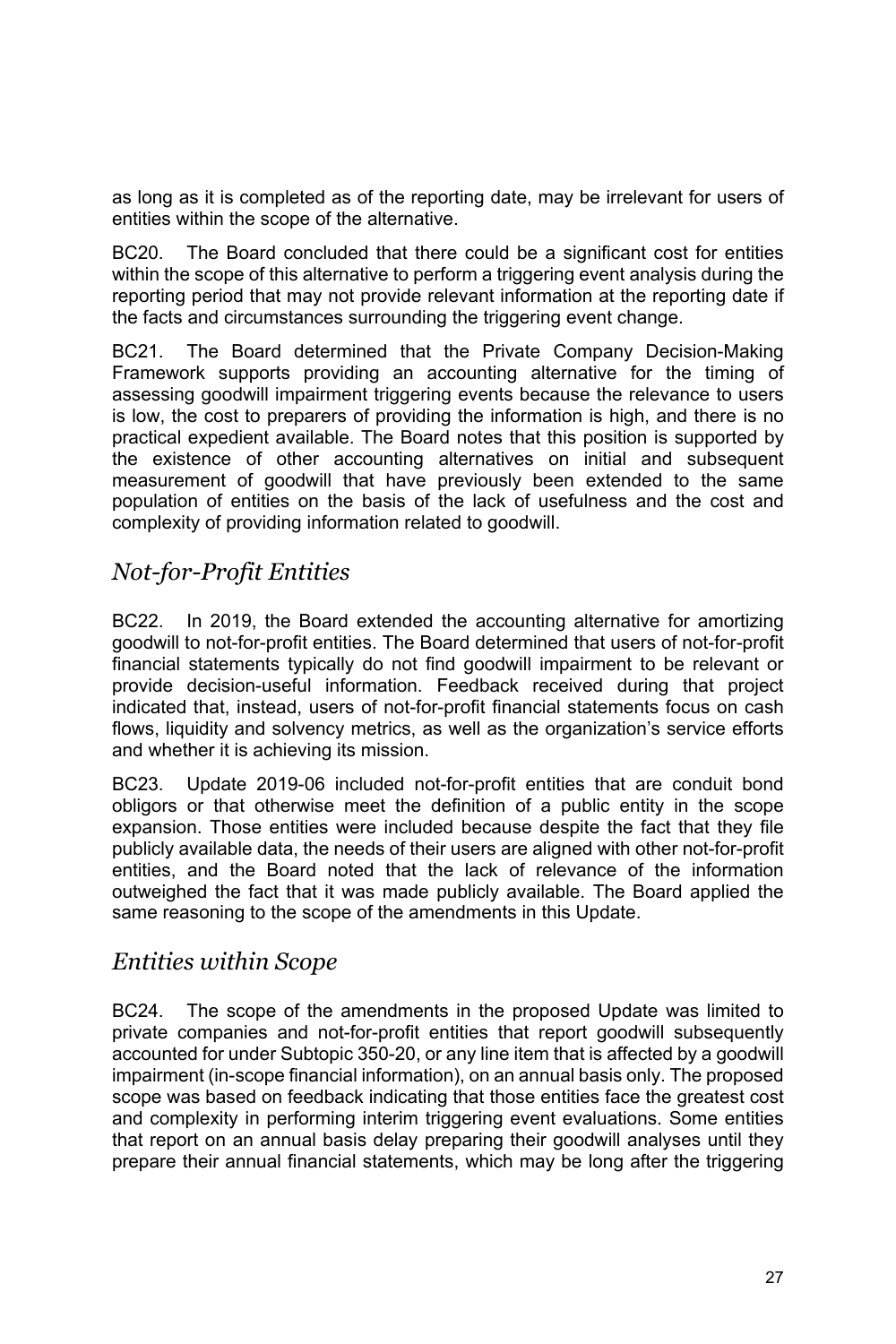event occurs. Those entities may have difficulty in preparing an interim balance sheet and estimates without the use of hindsight. The proposed scope also aligned with feedback that users requiring financial information on an annual basis only would see improved usefulness and relevance in aligning the goodwill impairment triggering event analysis with year-end rather than an interim date.

BC25. The scope of the guidance in the amendments in the proposed Update excluded entities that report in-scope financial information more frequently than on an annual basis. The Board believed that the challenges of performing a goodwill impairment triggering event analysis between reporting dates for those entities may be fewer because the time between reporting periods is shorter and, therefore, the challenges related to hindsight are less prevalent for those entities. Therefore, the Board expected that entities reporting on an interim basis would derive less benefit from reduced costs from the proposed alternative. The Board also initially considered that a user requiring an entity to report in-scope financial information more frequently than annually may have greater informational needs associated with interim impairment information than a user who requires the same information to be reported on an annual basis only.

BC26. Respondents to the proposed Update indicated that a majority of private and not-for-profit entities report some form of financial information on a more frequent than annual basis and that the scope of the accounting alternative in the proposed Update would cause it to be available to a more limited number of entities. Respondents also noted that preparing the necessary estimates and financial statement balances as of a triggering event date between reporting dates may be difficult for all entities to do without using hindsight, including those that report interim financial information. Additionally, feedback indicated that many entities already do not perform a triggering event evaluation other than as of the end of the reporting period, whether the reporting period is an interim or annual period, because there is still complexity in preparing financial statements if the triggering event occurs on a date other than the end of the reporting period.

BC27. Respondents to the proposed Update also indicated that entities may have difficulty determining whether their interim reporting practices exclude them from the scope of the proposed alternative. Those respondents expressed concern about connecting the frequency of reporting to the scope of the proposed alternative and requested that the Board clarify the scope including what would constitute GAAP-compliant financial information.

BC28. As a result of the feedback, the Board decided to expand the scope of the accounting alternative to all private companies and not-for-profit entities, regardless of frequency and type of reporting. The Board decided that a private company or not-for-profit entity may elect an accounting alternative to perform its goodwill impairment triggering event evaluation only as of the end of each reporting period, whether the reporting period is an interim or annual period. The Board acknowledges that many entities provide users of their financial statements (for example, lenders, regulators, and investors) with some level of financial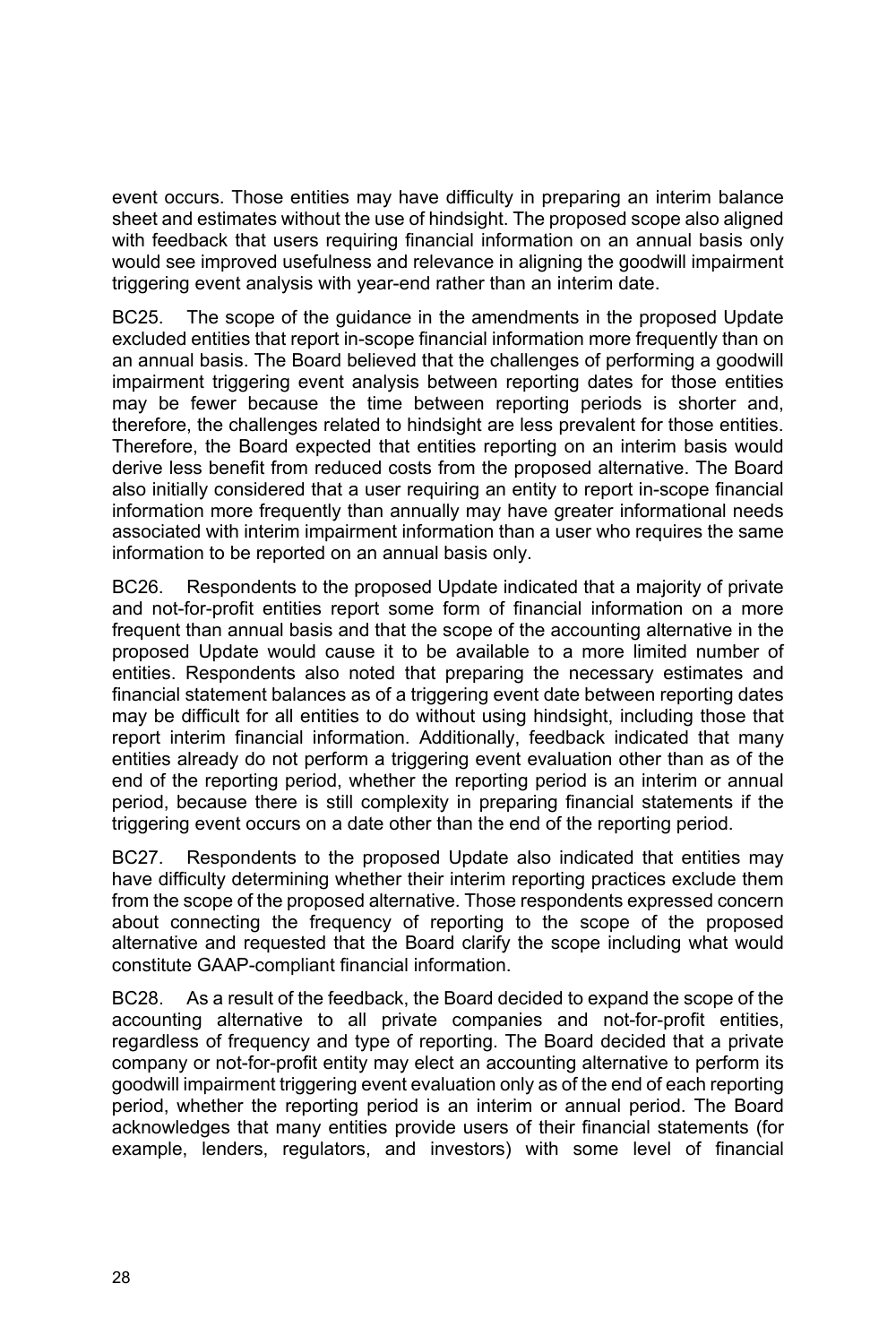information more frequently than annually that indicates that it complies with the recognition and measurement principles of GAAP. The Board concluded that this expanded scope would allow more entities to apply the alternative. The Board also concluded that it would benefit users by aligning the goodwill impairment triggering evaluation and the reported financial information for both interim and annual periods.

BC29. The Board decided not to further define what constitutes GAAP-compliant financial information. The Board concluded that entities should already be applying the provisions of Subtopic 350-20 anytime they report in compliance with GAAP; therefore, the amendments in this Update merely shift the timing of when to perform the goodwill impairment triggering event evaluation to the end of the reporting period. Therefore, guidance on when to apply the accounting alternative, or the range of financial information that constitutes GAAP-compliant financial information, is not within the scope of this Update. However, the Board does not expect the provisions of this Update to change an entity's understanding of when it reports financial information.

BC30. Some respondents requested that the Board allow an entity that files GAAP-compliant financial information on an interim basis to delay evaluating goodwill impairment triggering events to the annual reporting date. The Board concluded that it would be misleading to allow entities that provide interim financial information to delay evaluating goodwill for impairment until the end of the annual reporting period. The Board notes that if an entity determines that it is required to report interim financial information, Topic 350-20 requires that interim financial information include an evaluation of interim triggering events.

### *Private Companies Intending to Become Public Business Entities*

BC31. Private company accounting alternatives apply only to private companies (and not-for-profit entities, when the Board includes those entities within the scope as permitted by the Private Company Decision-Making Framework). Private companies are required to present historical interim and annual financial statements as part of a public offering or whenever they meet the definition of a public business entity as defined in the Master Glossary of the Codification. An entity that becomes a public business entity is required to reverse the effect of any private company accounting alternatives recognized in its historical financial statements. Stakeholder feedback had indicated that considerable time and effort are needed for private companies wishing to go public to reverse the existing accounting alternative for amortizing goodwill.

BC32. The Board acknowledges that reversing the accounting alternative would pose a challenge if a private company adopting the alternative wished to become a public business entity. To reverse the effects, an entity would need to go back to the date of adoption of the accounting alternative and evaluate (without hindsight)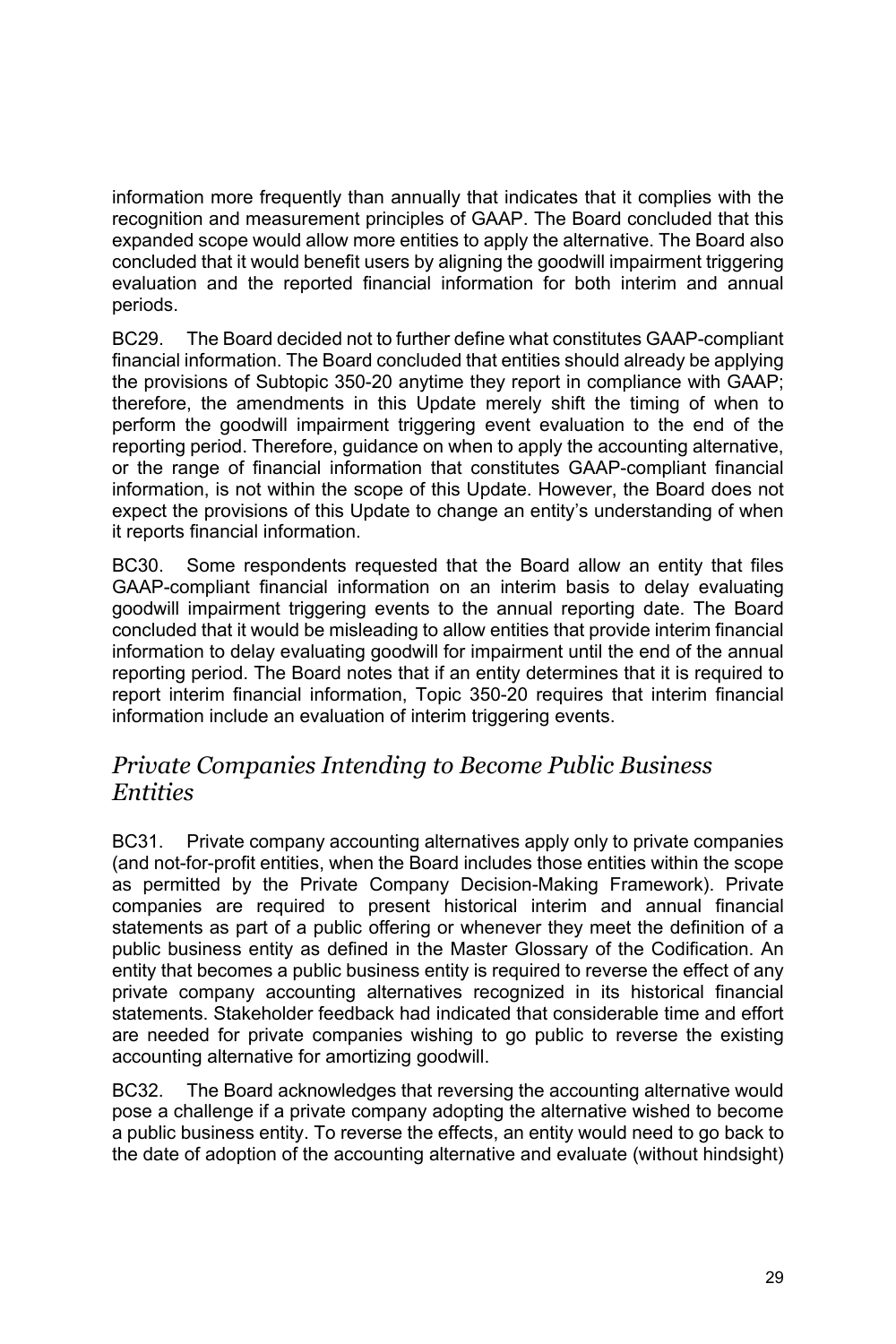whether there were triggering events during the reporting period, including interim reporting periods, that would have resulted in a goodwill impairment and, if so, measure that impairment. However, those burdens are likely no more significant than would be the case for a private company that elected the alternative to amortize goodwill that subsequently elected to go public. The Board cautions entities that may eventually become public business entities to consider the potential future costs before electing this or any other alternative.

### *Accounts within Scope*

BC33. The Board considered whether to expand the alternative to other assets such as long-lived assets and other intangibles, which are tested for impairment when a triggering event occurs.

BC34. The Board considered the differences in the nature of goodwill and longlived assets and other intangibles and the effort required to test those assets for impairment. The Board determined that users of private company and not-for-profit entity financial statements find information about those types of intangibles assets and long-lived assets to be of greater relevance than that of goodwill. For example, property, plant, and equipment are included in the calculation of tangible net worth, whereas goodwill is generally excluded.

BC35. The Board also determined that the carrying value and fair value of other long-lived assets and intangibles are less costly to assess than goodwill. That is because those assets or asset groups are more discrete and information about their carrying value between reporting dates is readily available, whereas calculating the carrying value of a reporting unit generally requires that an interim balance sheet be prepared. Similarly, the future cash flows from an asset or asset group are usually easier to identify and less time consuming and costly to assess than the future cash flows of a reporting unit (or an entity, for those entities that have elected the accounting alternative for amortizing goodwill and chosen that option).

BC36. Because information about impairment of other types of long-lived assets is relevant to users, and less costly and complex for preparers, the Board concluded that it would not extend a similar accounting alternative for those assets as a part of this Update. Therefore, the Board decided to limit the alternative only to the goodwill impairment triggering event evaluation. Furthermore, the Board decided to explicitly prohibit analogizing to this accounting alternative for long-lived assets and other intangibles.

BC37. The Board concluded that the alternative should apply to all goodwill that is tested for impairment in accordance with Subtopic 350-20. The alternative does not apply to equity method goodwill because the subsequent measurement of equity method goodwill is accounted for under a separate impairment model than the subsequent measurement of goodwill recognized in a business combination or a reorganization.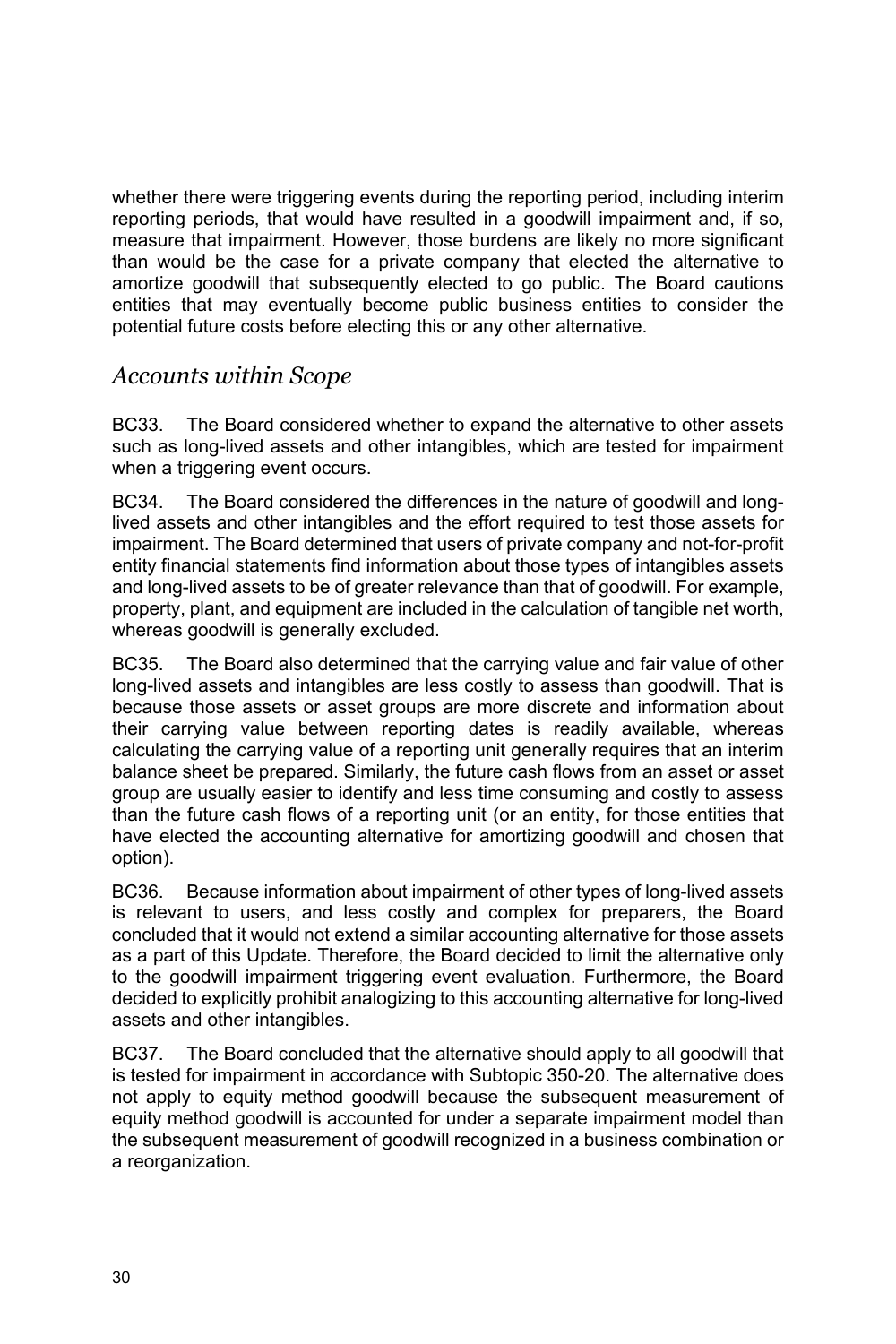### *Interaction with Other Guidance*

BC38. The Board considered limiting the scope of the alternative to entities that had adopted the accounting alternative for amortizing goodwill. The Board noted that allowing an entity to adopt the accounting alternative separately from the existing accounting alternatives would allow a larger population of entities to potentially benefit from the guidance. Therefore, the Board concluded that entities will be able to apply the alternative either separately from the existing accounting alternatives for goodwill or together with the existing accounting alternatives for goodwill.

BC39. Additionally, the Board considered limiting the use of the accounting alternative to entities that had adopted the amendments in Accounting Standards Update No. 2017-04, *Intangibles—Goodwill and Other (Topic 350): Simplifying the Test for Goodwill Impairment*, which eliminates Step 2 of the goodwill impairment test. The effective date of the amendments in that Update was delayed by the amendments in Accounting Standards Update No. 2019-10, *Financial Instruments—Credit Losses (Topic 326), Derivatives and Hedging (Topic 815), and Leases (Topic 842): Effective Dates*, to allow entities to align the elimination of Step 2 with their adoption of the amendments in the current expected credit losses standard (Accounting Standards Update No. 2016-13, *Financial Instruments—Credit Losses (Topic 326): Measurement of Credit Losses on Financial Instruments*). However, the Board concluded that there was no reason to require that an entity adopt the amendments in Update 2017-04 to adopt the accounting alternative because the accounting alternative affects the timing of assessing triggering events but does not affect the test itself. The Board notes that the amendments in Update 2017-04 can be early adopted, and it expects that many entities that find themselves in a position to perform an impairment test for the first time since those amendments were issued may choose to early adopt that guidance to further reduce the cost and complexity of impairment testing.

BC40. Other types of long-lived assets and other intangible assets are evaluated for impairment when a triggering event has been identified. Subtopic 350-20 requires those other assets to be assessed for impairment before goodwill and any impairment of those assets to be included in the carrying value that is used in the goodwill impairment test. Therefore, the amendments in this Update do not affect the ordering of impairment testing.

### Availability of the Guidance on a Permanent Basis

BC41. Stakeholders raised this issue about the timing of goodwill impairment testing in the context of the macroeconomic effects of the COVID-19 pandemic, which are expected to broadly affect most entities that report financial statements.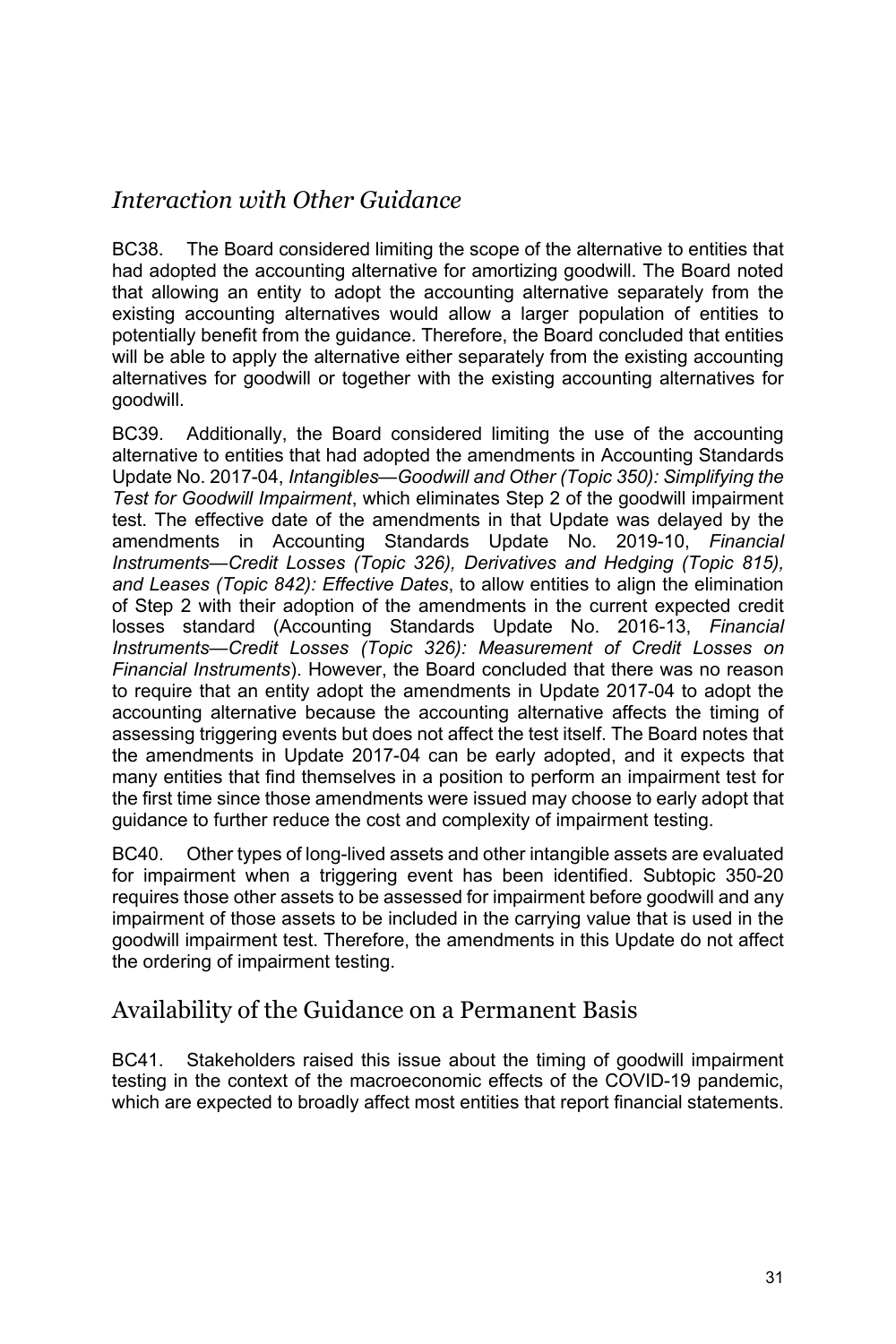The Board debated limiting the accounting alternative to triggering events and reporting periods affected by the COVID-19 pandemic or making it available on a permanent basis.

BC42. The Board considered that it would be difficult to determine what periods have been or will be affected by the COVID-19 pandemic because the pandemic has had a large-scale effect on the economy.

BC43. Stakeholders indicated that although the request for relief arose because of the COVID-19 pandemic, the relevance of interim goodwill impairment information for users of private company and not-for-profit financial statements is the same regardless of whether an impairment is associated with the pandemic. Stakeholders also provided feedback that it would be difficult to determine a cut off for when a reporting period is no longer affected by COVID-19 and that the subjectivity and judgment that might be involved with such an assessment would increase cost and complexity.

BC44. The Board decided to provide the accounting alternative on an ongoing basis and not to limit it to reporting periods affected by the pandemic. The Board notes that the criteria in the Private Company Decision-Making Framework are met with respect to cost and complexity and user relevance even when considering this issue beyond the effect of the pandemic and that limiting the availability of the alternative is unnecessary.

### Other Considerations

BC45. When an entity disposes of part of a reporting unit that constitutes a business, it includes the goodwill associated with that business in the carrying amount used to determine the gain or loss on disposal. Goodwill is allocated on the basis of the relative fair value of the portion of the reporting unit disposed and the portion that is retained. Paragraph 350-20-40-7 requires that an entity test the remaining portion of the goodwill for impairment at the disposal date. The amendments in this Update do not change the timing of, or requirement to, perform that test.

BC46. However, the Board notes that paragraph 350-20-35-3C(f) indicates that "a more-likely-than-not expectation of selling or disposing of all, or a portion, of a reporting unit" could be considered a triggering event. The amendments in this Update allow an entity to evaluate that triggering event as of its next reporting date, regardless of when during the period the disposal became more likely than not, as long as the disposal was not completed during the reporting period.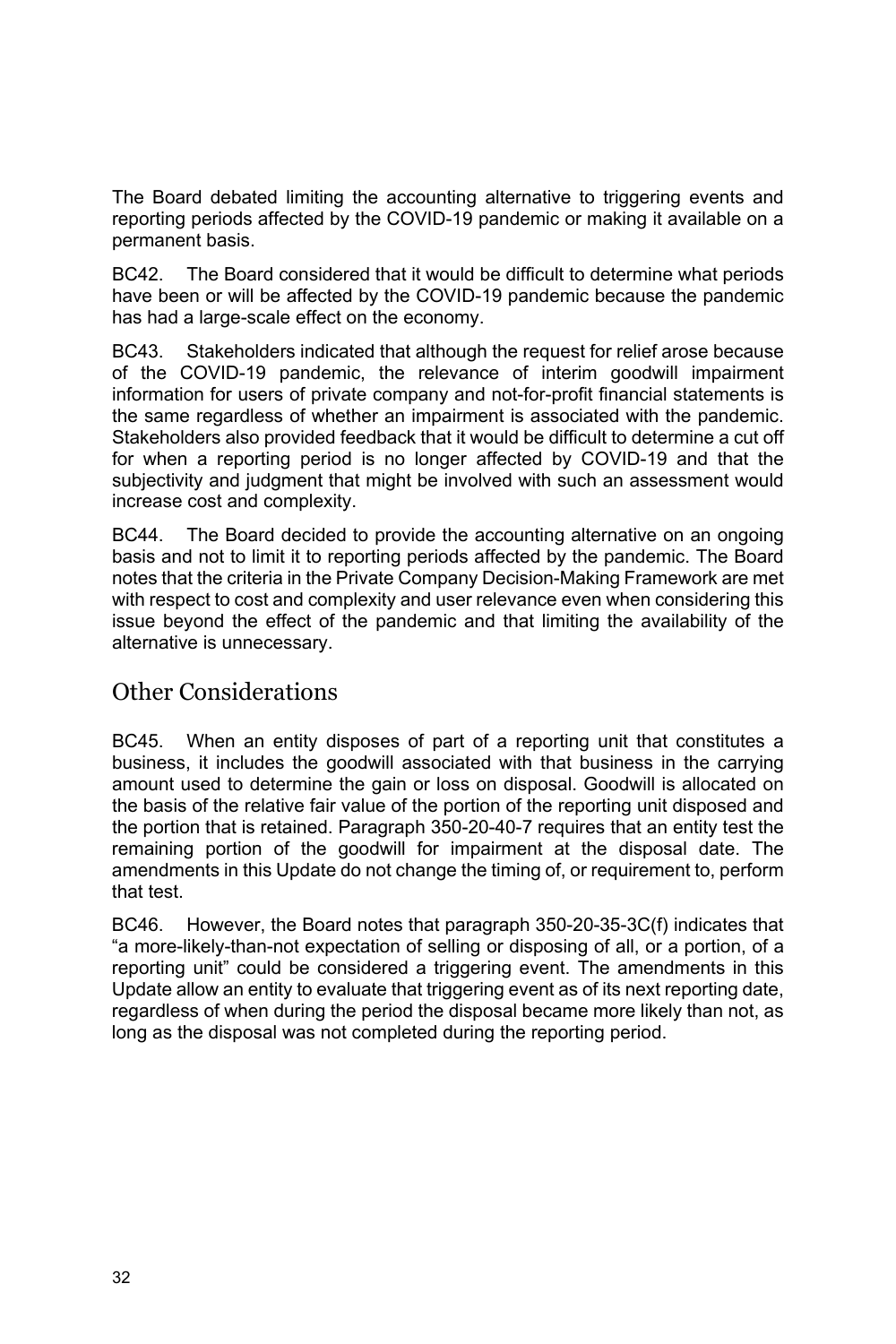### *Annual Goodwill Impairment Testing Not Performed on Annual Reporting Date*

BC47. Entities that have not adopted the accounting alternative for amortizing goodwill are required to test goodwill for impairment annually. Some entities perform their annual impairment test at a date other than at the annual reporting date in accordance with paragraph 350-20-35-28. For example, an entity may test for impairment on October 1 for the fiscal year ended December 31. The provisions of this alternative do not preclude entities from continuing to perform their annual impairment tests at a date other than the annual reporting date.

BC48. However, if those entities adopt the provisions of this alternative, they will not need to monitor for triggering events before, or after, the annual impairment test, except for as of the end of the next reporting period, whether the reporting period is an interim or annual period.

### **Disclosure**

BC49. The Board considered whether to add additional disclosure requirements for entities that adopt this alternative. The Board considered whether the current disclosures about the adoption of accounting alternatives and application and results of the triggering event evaluation will continue to provide adequate decision-useful information if an entity adopts the alternative.

BC50. The Board decided not to require entities to provide additional disclosures if they adopt this alternative. Paragraph 235-10-50-1 requires that an entity disclose significant accounting policies that it has adopted. The Board determined that the existing disclosure requirements for the application of alternatives are sufficient.

BC51. Under the accounting alternative, an entity reviews the facts and circumstances including the results of operations, significant events, or transactions that occurred during the reporting period to determine whether a triggering event exists as of the end of the reporting period. The Board considered requiring disclosure of potential triggering events that occurred during the reporting period but that based on facts and circumstances as of the end of the reporting period are not considered triggering events. Some user feedback indicated that the triggering event itself has informational value. However, the Board considered that users of financial statements of private companies and not-for-profit entities tend to have greater access to management than users of public company financial statements. Therefore, users of financial statements may have access to information that may indicate that an entity is undergoing operational distress. Additionally, the Board concluded that there are existing disclosure requirements for an impairment event (paragraphs 350-20-50-2 through 50-3 for entities not electing the accounting alternative for amortizing goodwill and paragraphs 350-20- 50-6 through 50-7 for entities that do elect the accounting alternative for amortizing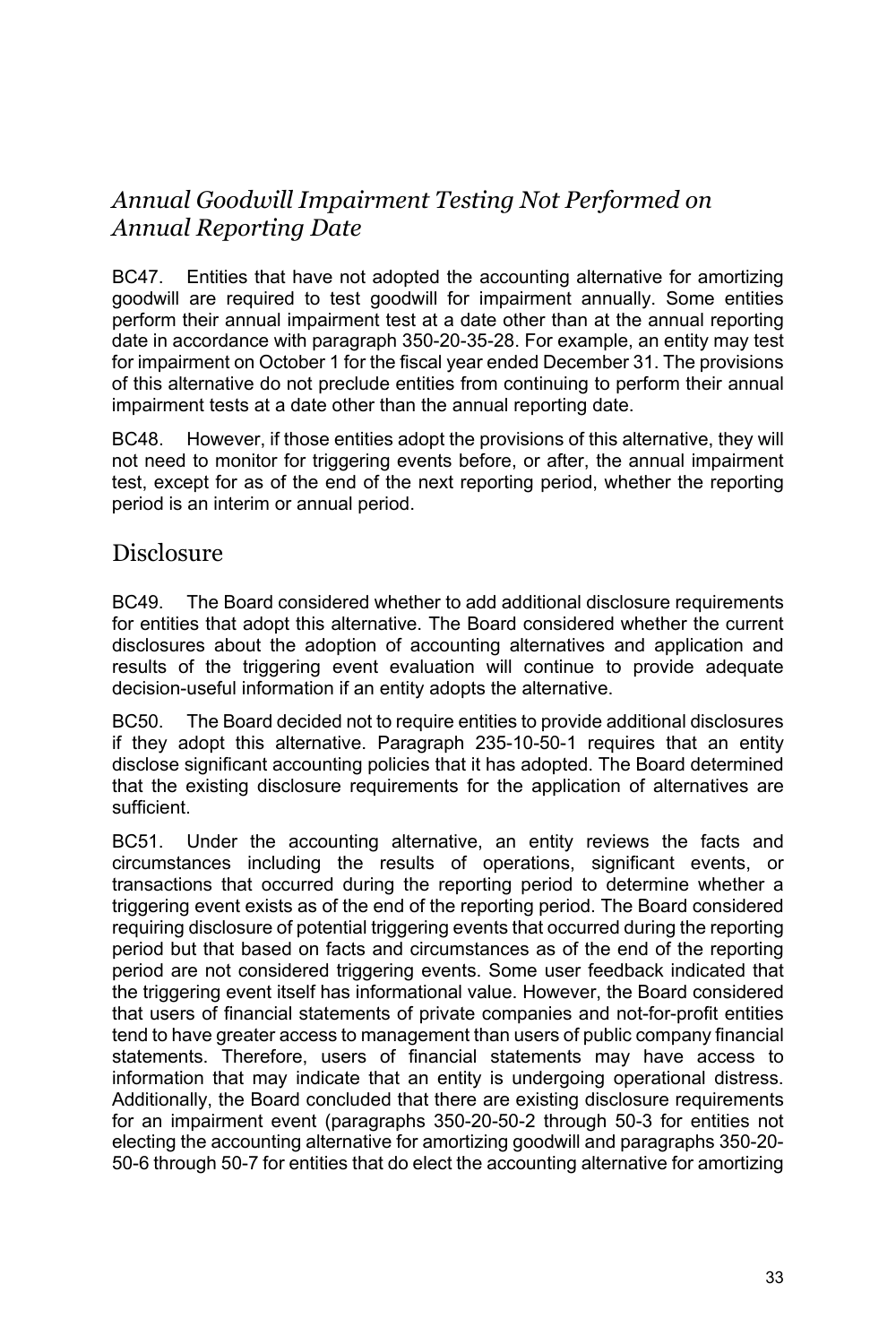goodwill) that require an entity to disclose the facts and circumstances surrounding the impairment. In addition, disclosure of potential triggering events would represent a significant expansion of disclosure requirements for private companies and would represent a disclosure of a potential impairment that has not occurred.

BC52. Certain stakeholders indicated that requiring disclosure of triggering events that are not present as of the end of the reporting period may reduce the relief provided by the alternative because entities would be required to monitor for triggering events during the reporting period even if they are not present or evaluated as of the end of the reporting period, whether the reporting period is an interim or annual period.

### Effective Date and Transition

BC53. The Board decided that the amendments in this Update should be effective for annual reporting periods beginning after December 15, 2019.

BC54. The Board decided that the amendments in this Update should be applied on a prospective basis. Retrospective application would potentially result in the reversal of interim impairment charges recognized in prior years if the facts and circumstances that led to those impairment charges had changed by year-end, which may cause additional cost and complexity.

BC55. The Board also decided to allow entities within the scope to early adopt the amendments for interim and annual financial statements not yet issued or made available to be issued as of March 30, 2021. The Board determined that in the year of adoption an entity should apply the amendments prospectively to the reporting period(s) not yet issued, whether the reporting period is an interim or annual period. An entity should not retroactively adjust any period already issued, even if that period is an interim period issued within the year of adoption. The Board concluded that relief from the assessment of goodwill impairment triggering events during the reporting period is an acceptable change that reduces cost and complexity and therefore should be made available to as many entities as possible, including those with non-calendar year-ends or who had not previously issued financial statements for other reasons.

BC56. Like other private company accounting alternatives, the Board decided to provide an unconditional one-time election for entities within the scope of the amendments to elect the accounting alternative on a prospective basis after its effective date without having to apply the guidance in Topic 250. Topic 250 requires an entity electing an accounting alternative after its effective date to support that the alternative is preferable and to apply the accounting change on a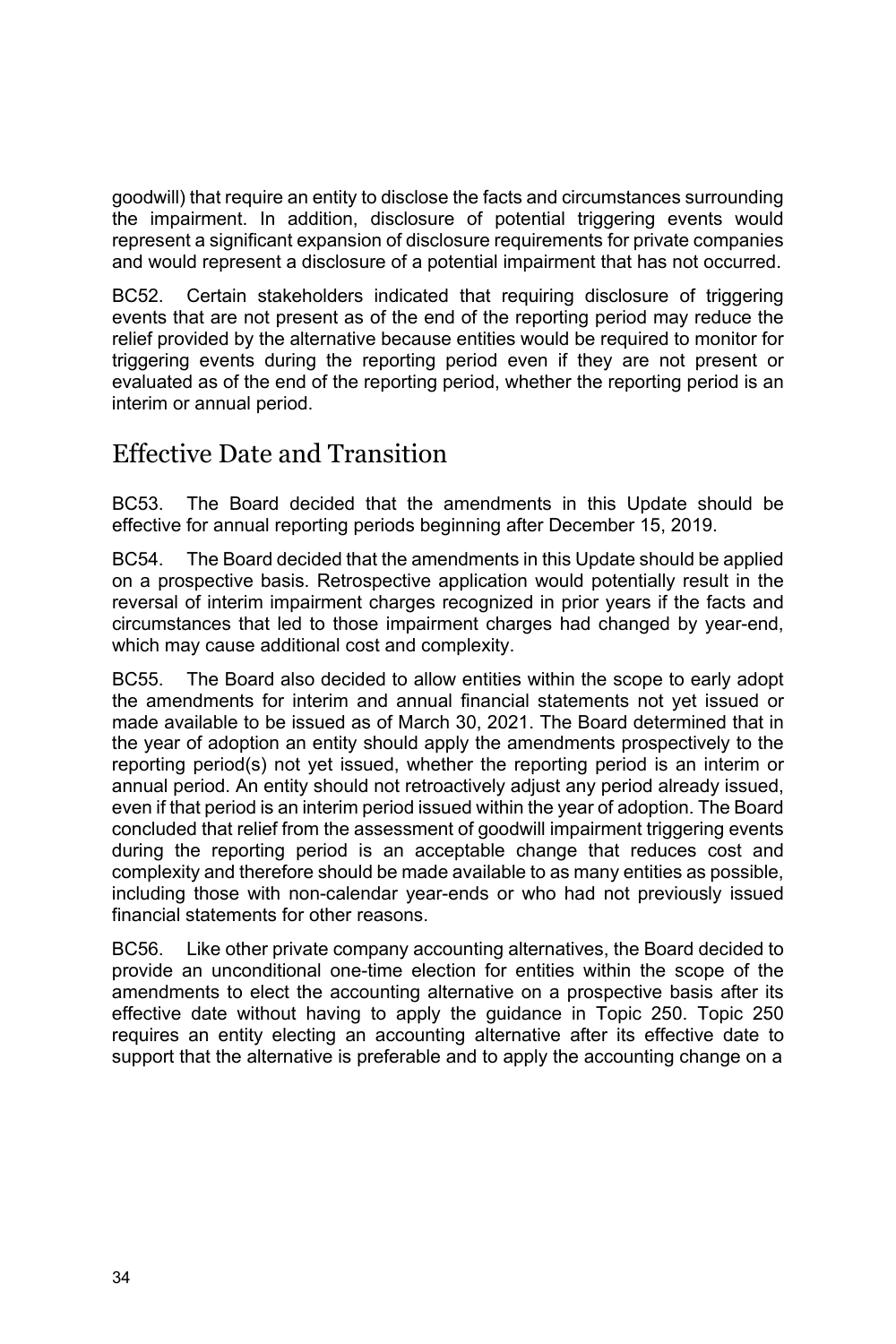retrospective basis. In Accounting Standards Update No. 2016-03, *Intangibles— Goodwill and Other (Topic 350), Business Combinations (Topic 805), Consolidation (Topic 810), Derivatives and Hedging (Topic 815): Effective Date and Transition Guidance*, the Board allowed entities that elect private company alternatives existing at that time to adopt on this basis and recommended that the Board consider allowing similar transition provisions when providing future private company accounting alternatives.